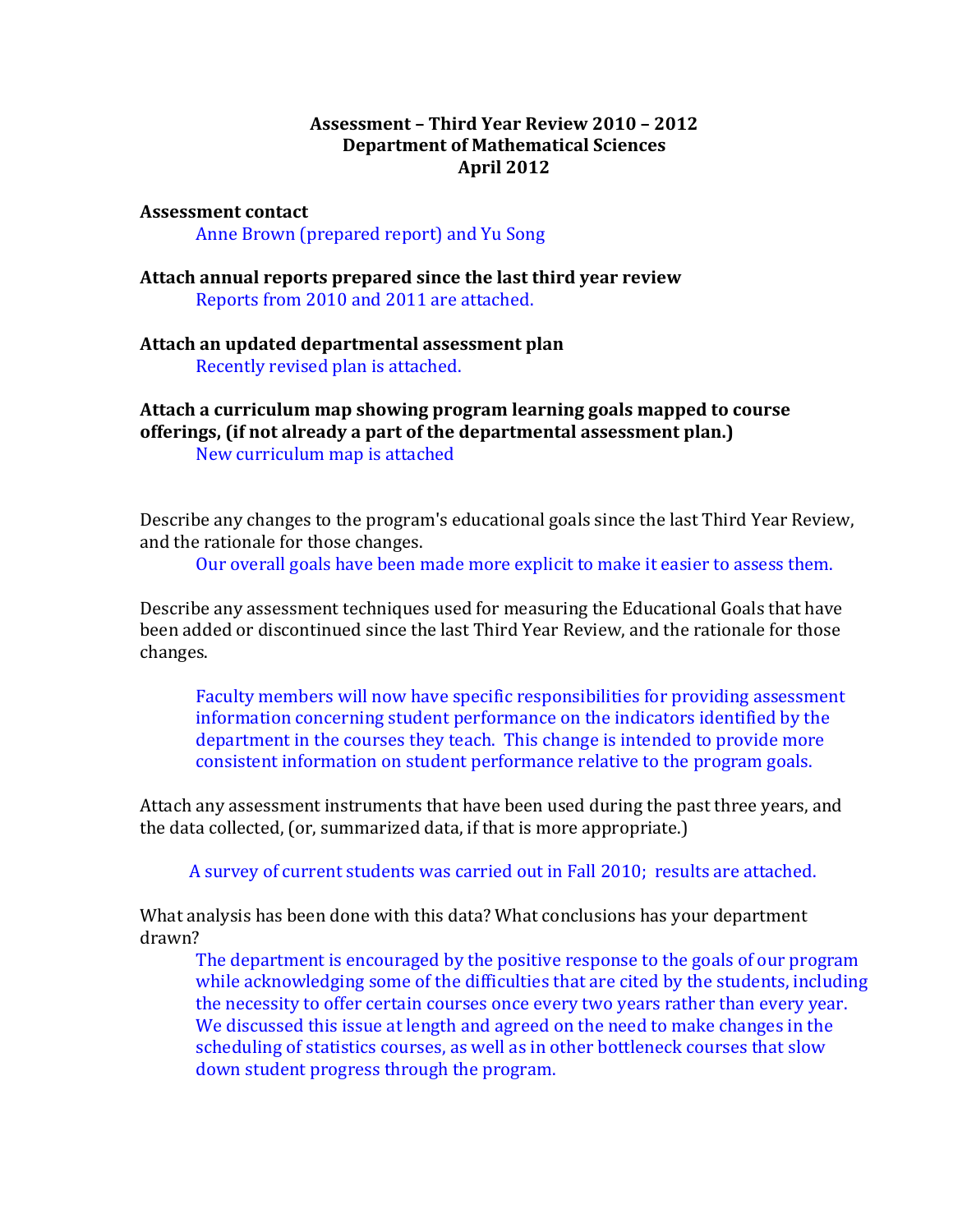What changes have been made to the program as a result? (Curriculum, classes offered, classes discontinued, scheduling, advising, faculty education etc...  $\big)$ 

Some changes in offerings have been tried during the past two years, particularly more frequent scheduling of upper level courses, when possible. This has met with mixed success due to uneven enrollment patterns.

How did assessment data and analysis support these changes?

We learned more about the problems students see with scheduling and also, surprisingly, that more students now prefer daytime to evening courses.

What changes does the department plan to make in the coming years to the program and to assessment techniques, and why?

The indicators in each course will be further refined as we use them explicitly in assessment. Rather than simply indicating whether an indicator is addressed in a particular course, we will determine the level at which it is addressed: introduced, reinforced, or mastery expected. This can be complicated because the need to offer courses in alternate years means that students who are taking those courses will not all be at the same level.

We will continue to try to develop a more robust methodology for assessing the effectiveness of our majors courses. This is a very complex task in mathematics as there are sophisticated content goals as well as process goals in each course.

The alumni survey will be put entirely online and the link to complete it anonymously will be sent by email to recent alumni this spring. We hope that this will increase the response rate, which was very low the last time the survey was attempted.

How were faculty, students, administration, alumni and other groups involved in assessment?

All faculty who teach majors courses were involved in the development and application of the curriculum map. Current students were surveyed.

The Department of Mathematical Sciences meets annually to analyze the assessment information collected. Changes to the department's degree programs, including curriculum and scheduling of courses, are considered in light of the accumulated assessment data. Further, the assessment plan itself is discussed and, if necessary, revised at this meeting.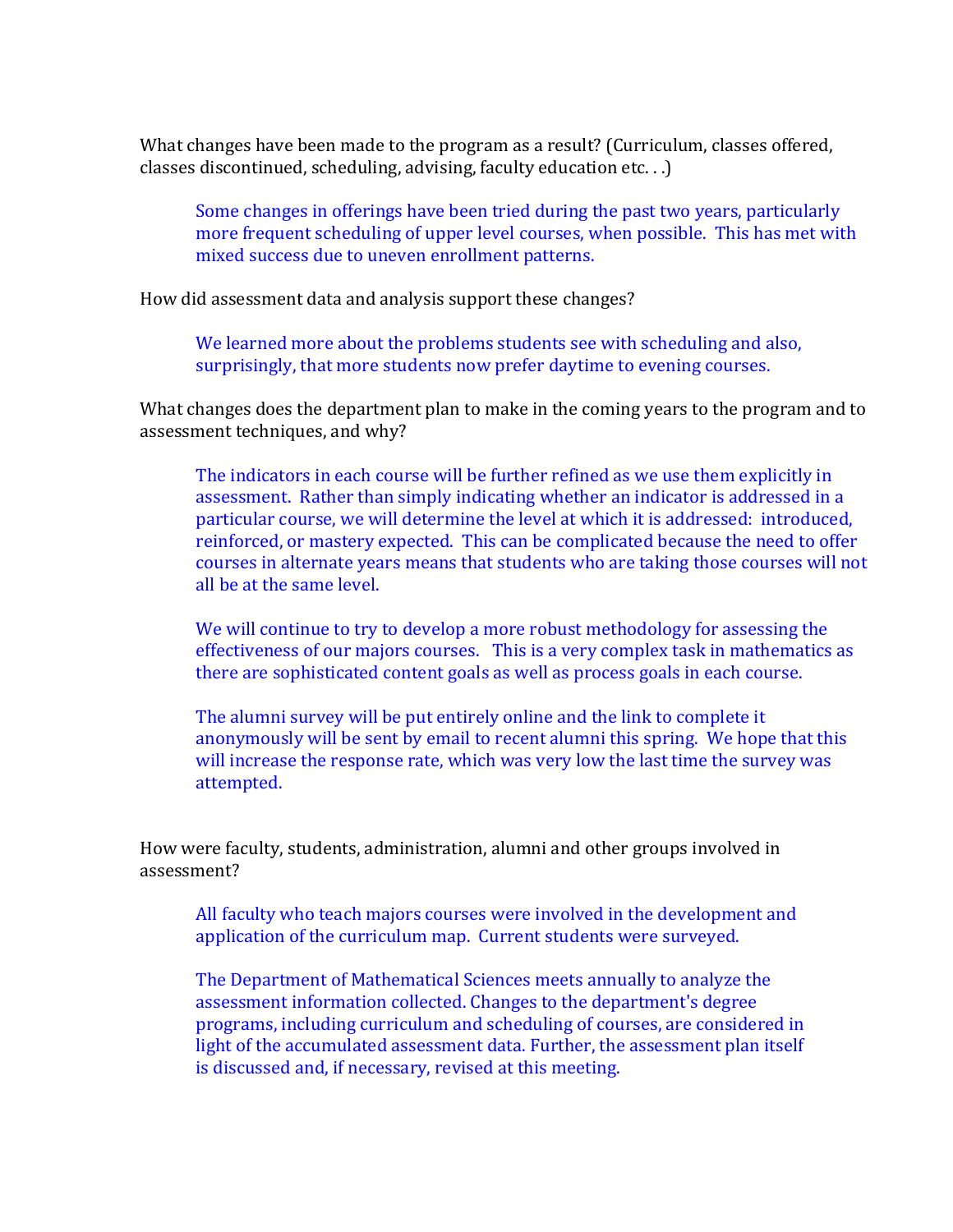How were assessment data and results shared with faculty, students, administration and alumni?

In addition to submitting this report to the Campus Assessment Committee and the Dean of the College of Liberal Arts and Sciences, copies of the assessment plan, survey data, and reports have been placed on the departmental web page.

Does your academic program have courses which fulfill General Education requirements? What general education goals does the course address?

The Department of Mathematical Sciences have several courses which fulfill the Languages of Quantity requirement, and one course that fulfills the Natural World Common Core requirement. The general education goals addressed are specifically stated in the campus General Education requirements.

courses: K300, K310, M111, M118, M119, M125 & M126, M115, M215, M216

The following goals of general education (see IUSB Bulletin) that are addressed in these courses include the following. Students in courses in the mathematical sciences learn to

- Retrieve, evaluate, and use information effectively
- Write clearly and correctly, and analyze written texts in the mathematical sciences
- Understand, construct and analyze quantitative arguments
- Understand, construct and analyze arguments presented in verbal and visual form
- Understand the power and purpose of a scientific view of the natural world

More specifically, in courses in the mathematical sciences, students construct conceptual knowledge of mathematics, and learn general processes and procedures that apply conceptual knowledge to solve a variety of problems in the mathematical sciences, the health sciences, the natural sciences, the social sciences and business. Techniques of reasoning include methods of symbolic manipulation, visual and graphical methods, as well as written and oral communication of mathematical ideas.

How do you assess whether these goals have been met?

Attention to meeting the specified general education goals is an intrinsic part of the courses and the goals are assessed through combinations written homework, quizzes and tests, projects and group work.

Faculty in the department are currently developing a plan for assessing learning in general in the Language of Quantities courses. An initial model (developed for Math-M118) is attached. The Common Core course Math-N390 is assessed in the same way that all other majors courses are assessed (via the indicators on the curriculum map.)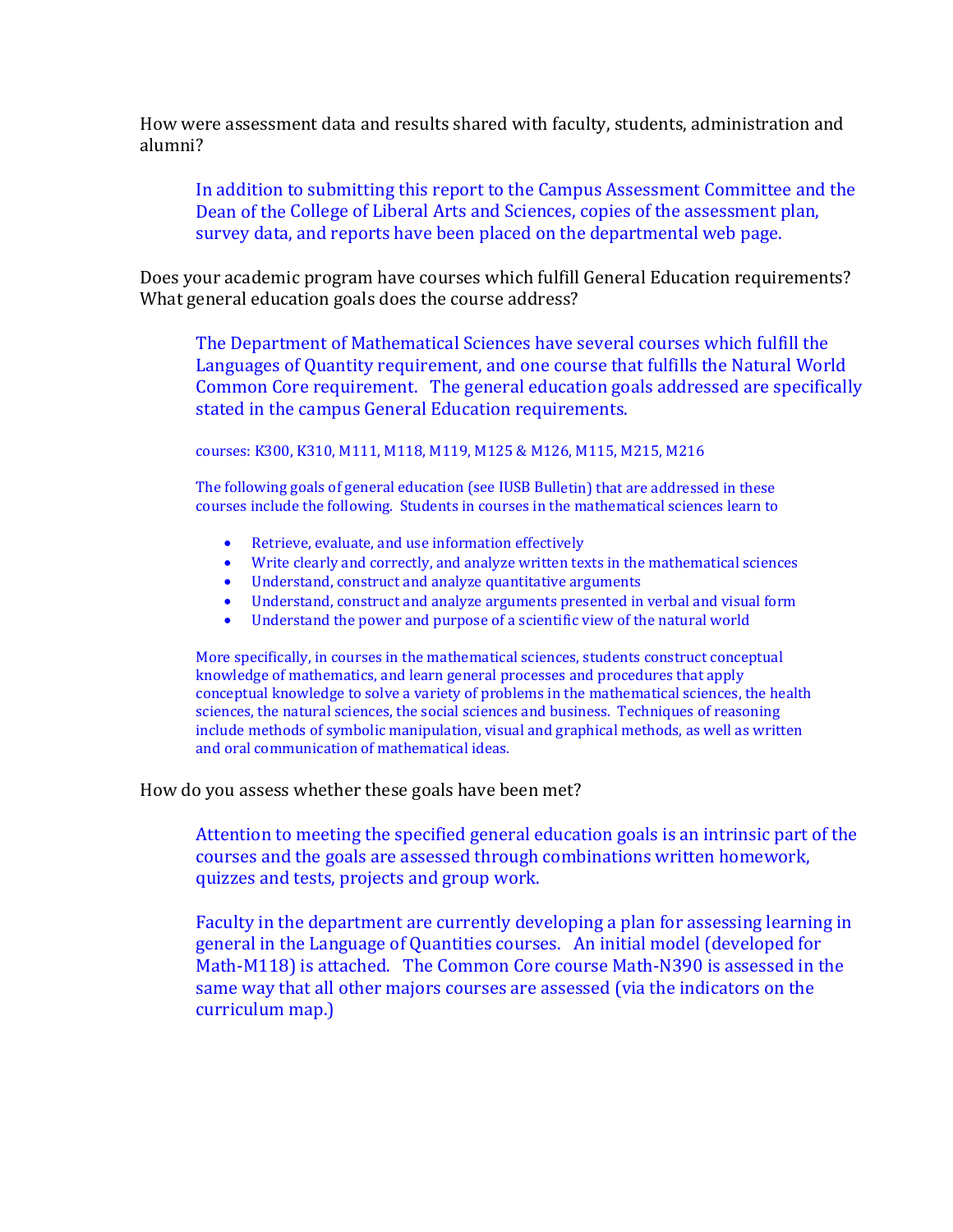In one paragraph, please summarize the most important impacts of assessment on student learning in the program.

Assessment of student learning is done very thoroughly at the classroom level in the Department of Mathematical Sciences, with attention to standard discipline-specific content and process objectives. This is done through written work that includes graded homework, projects, and exams. With this essential groundwork in place, it is useful to step back and discuss the larger picture of student learning, from a programmatic view. This reflection and analysis has lead to improvements in our program in the areas of scheduling, strengthening of the prerequisites for all courses, agreement on some common policies across courses and a general improvement in coherence across the curriculum.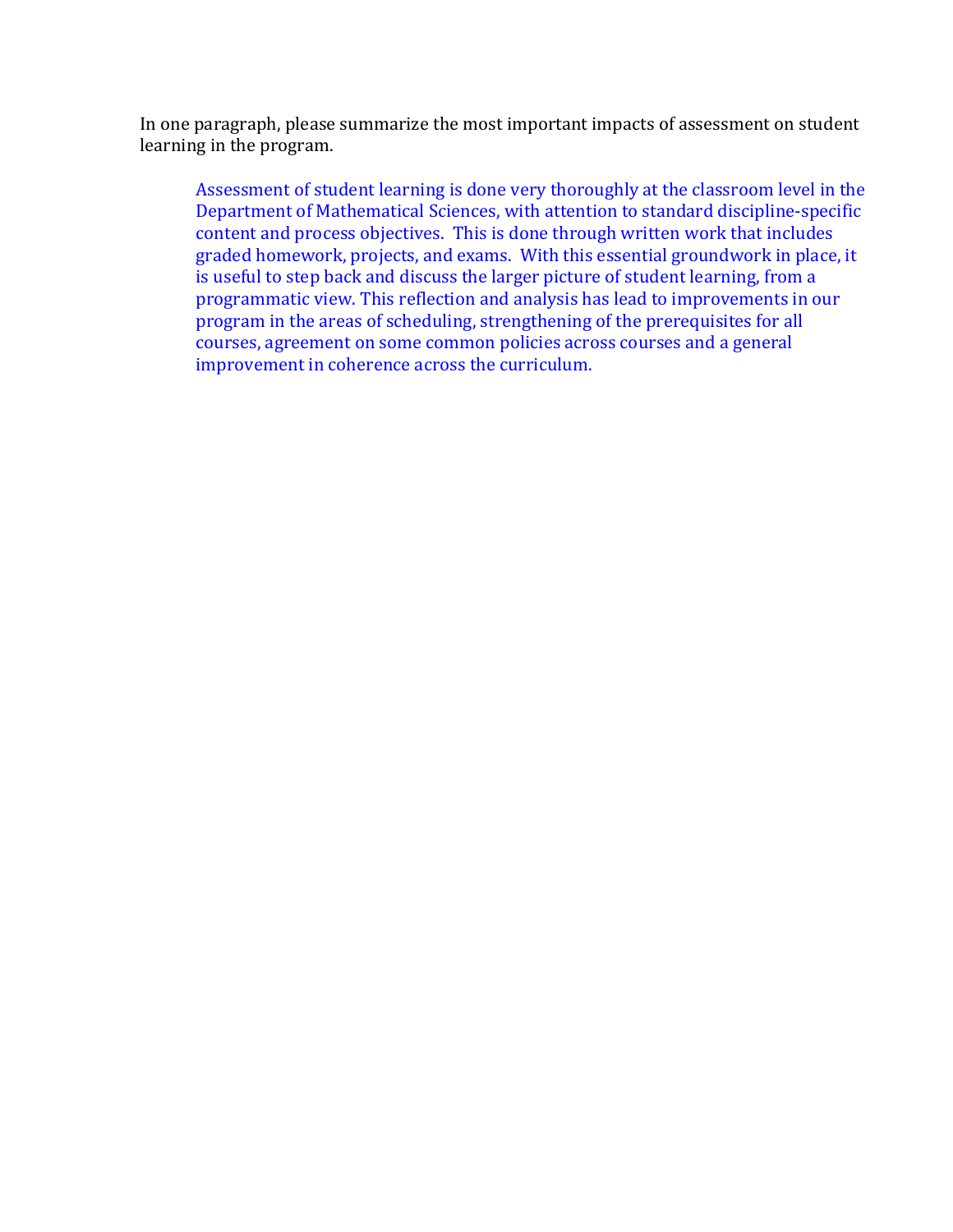# **Attachments\*to the 3rd Year\*Review**

- Annual Report 2010
- Annual Report 2011
- Recently revised Departmental Assessment Plan
- New curriculum map
- Student survey used in 2010
- Results from 2010 student survey
- Quantitative Literacy Proposal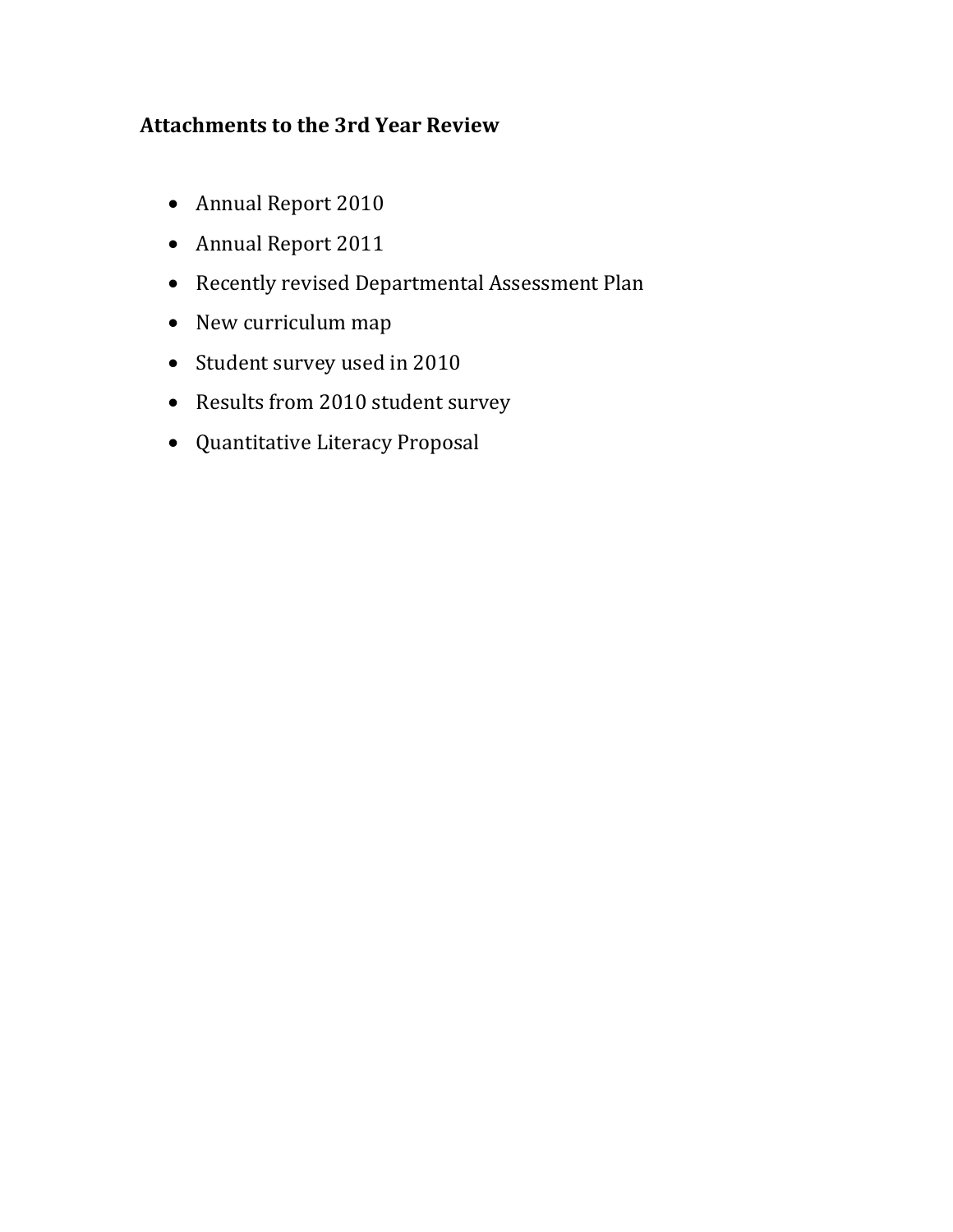#### **Assessment Report May 2010**

a. **Program Name** – Department of Mathematical Sciences

b. **Report prepared by** – Anne Brown

c. **Who is the current assessment contact for your program?** Anne Brown and Yu Song.

d. **Should assessment information be sent to anyone else in your department?** No.

#### 1. **What are the program's educational goals?**

·The major goal of our program is to give students seeking degrees in mathematics a broad understanding of the field of mathematics.

·Students should have the ability to read and understand technical mathematical writing, including proofs, in such areas as algebra and analysis.

·Students should have the ability to communicate mathematical ideas, both in written and verbal form, to others.

·Students should be able to model complex problem situations in equivalent mathematical form and, once a solution is found, be able to translate the solution into the original problem context.

·Students should be able to use appropriate technology to explore and solve mathematical problems.

·Students should be able to apply mathematical knowledge in non-academic contexts.

#### **2. What assessment techniques did the program use?**

The main instrument of assessment are the student portfolios, which contain representative student work for all 400 level Mathematical Sciences courses. Representative work for each course is chosen by the instructor and may include such items as final examinations, homework assignments, projects, papers, etc. Independent student research projects may also be included in the relevant area portfolios.

We also track student achievement on the professional actuarial exams, the Putnam Exam, the Indiana Section Mathematics Competition, and the Mathematical Contest in Modeling. In addition, we collect GRE scores when available and keep records of student success in gaining admission to graduate school, including whether they are given financial support.

Also, an informal faculty inventory is part of the annual departmental teaching retreat.

#### **3. What has your program done with assessment information this year? (i.e. communicated results to faculty, staff, alumni and students, made changes in the curriculum, made changes in the budget, added new courses. . .)**

a. We have consolidated offerings in probability and statistics to better serve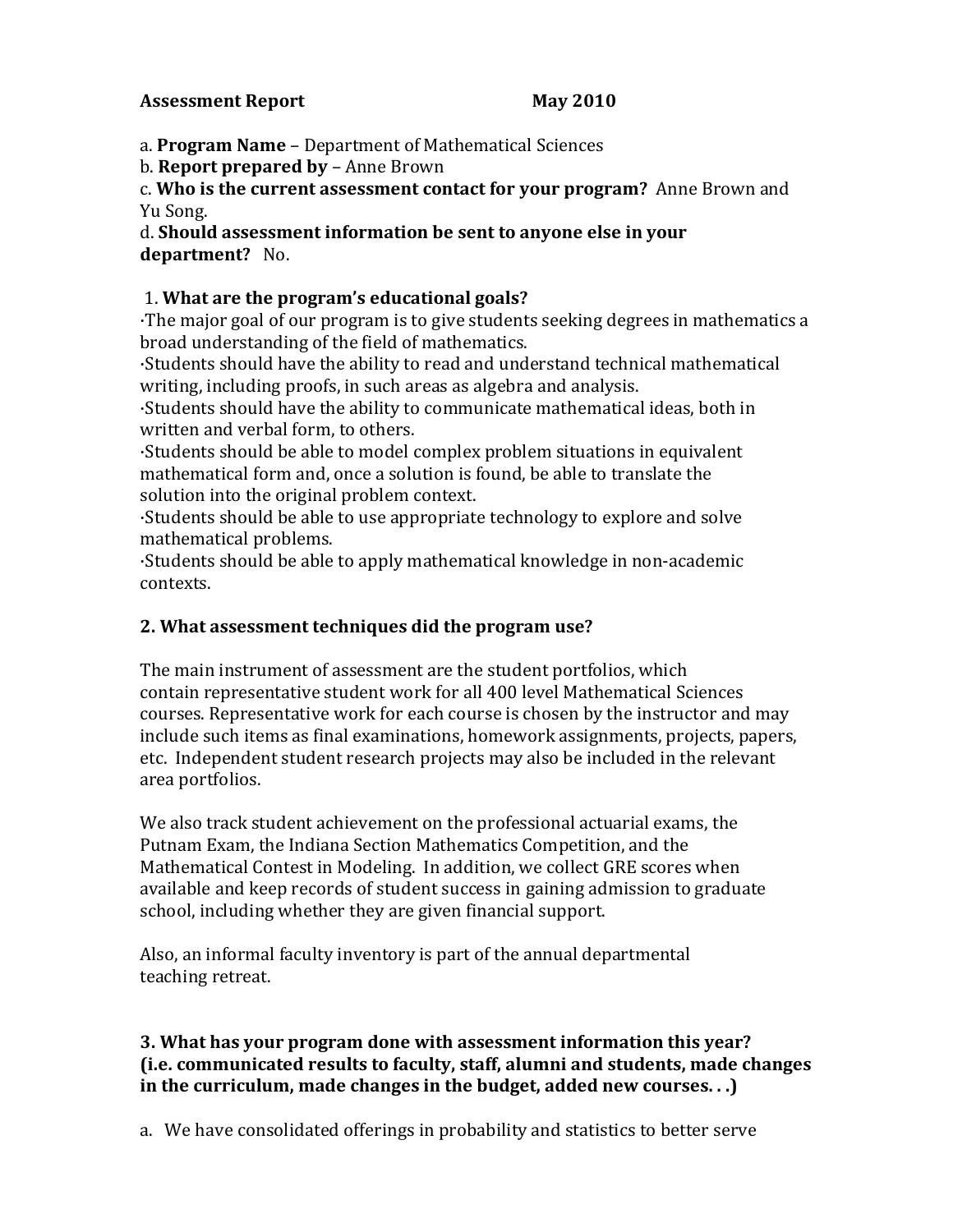students. Now M463/M466 and M260/M261 will be offered every year, and the offering of M365 is suspended. This will allow applied math and actuarial majors to take M463/M466 at an appropriate point in their program. In addition, mathematics education majors will now taken M260/M261 which gives more thorough coverage at a better pace for these students.

b. We have improved academic advising by reviewing faculty assignments and also by developing 4 year generic plans for students pursuing each of the three departmental majors.

#### **4. Does your academic program have courses which fulfill General Education requirements? What general education goals does the course address? How do you assess whether these goals have been met?**

courses: K300, K310, M111, M118, M119, M125 & M126, M115, M215, M216

The following goals of general education (see page  $34$  in the  $2009-2010$ IUSB Bulletin) that are addressed in these courses include the following. Students in courses in the mathematical sciences learn to

·Retrieve, evaluate, and use information effectively ·Write clearly and correctly, and analyze written texts in the mathematical sciences ·Understand, construct and analyze quantitative arguments ·Understand, construct and analyze arguments presented in verbal and visual form ·Understand the power and purpose of a scientific view of the natural world

More specifically, in courses in the mathematical sciences, students construct conceptual knowledge of mathematics, and learn general processes and procedures that apply conceptual knowledge to solve a variety of problems in the mathematical sciences, the health sciences, the natural sciences, the social sciences and business. Techniques of reasoning include methods of symbolic manipulation, visual and graphical methods, as well as written and oral communication of mathematical ideas. Attention to meeting the specified general education goals are an intrinsic part of the courses and are assessed through combinations of written homework, quizzes and tests, projects and group work.

### **5. After reflecting'on assessment activities in your unit, as a result of assessment what are two issues you would like to address?**

· In the fall of 2010, the assessment plan will be revised. We expect to transition from student portfolios to area portfolios. The areas will be Algebra, Analysis, Applied Mathematics, and Probability/Statistics. A rubric for evaluating the portfolios will be developed for faculty use.

· In addition, we plan to explore the idea of developing a procedure for longitudinal analysis of the collected assessment data in order to better track achievement levels.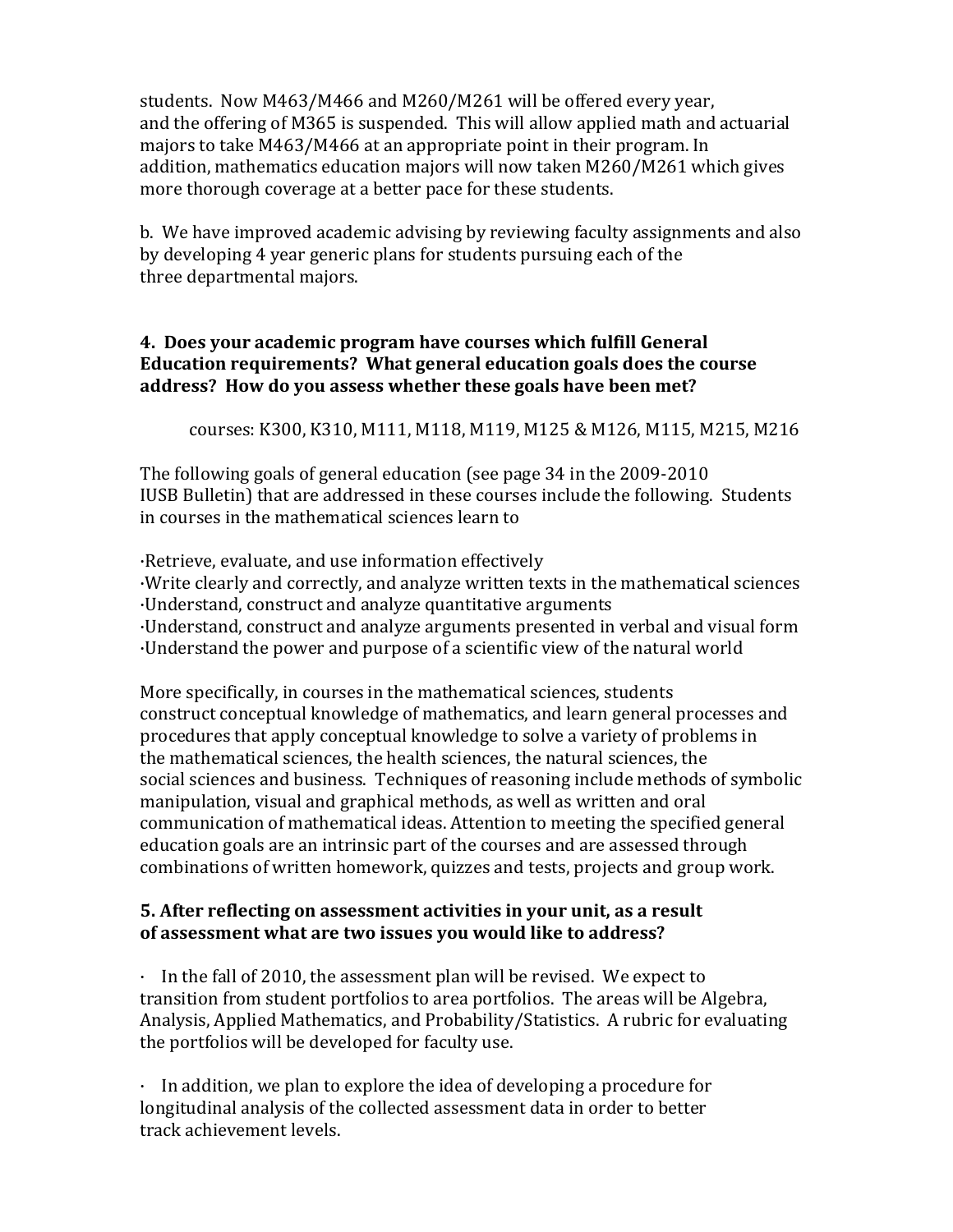#### **Undergraduate Mathematics Assessment Annual Report 2011**

#### **Assessment Report Community Community Assessment Report Community Community Community Community Community Community Community Community Community Community Community Community Community Community Community Community Commu**

a. Program Name - Department of Mathematical Sciences

- b. Report prepared by Anne Brown
- c. Who is the current assessment contact for your program? Anne Brown and Yu Song.

d. Should assessment information be sent to anyone else in your department? No.

### **1. What are the program's educational goals?**

·The major goal of our program is to give students seeking degrees in mathematics a broad understanding of the field of mathematics.

·Students should have the ability to read and understand technical mathematical writing, including proofs, in such areas as algebra and analysis.

·Students should have the ability to communicate mathematical ideas, both in written and verbal form, to others.

·Students should be able to model complex problem situations in equivalent mathematical form and, once a solution is found, be able to translate the solution into the original problem context. ·Students should be able to use appropriate technology to explore and solve mathematical problems.

·Students should be able to apply mathematical knowledge in non-academic contexts.

*Note: the above educational goals are currently being revised. One fundamental change is that the word "mathematics" will be replaced with the phrase "mathematical sciences" to acknowledge that the department's educational goals span the fields of classical pure mathematics, applied mathematics, probability and statistics. This is more than just a change in terminology, as the revised goals and indicators will reflect.* 

#### **2. What assessment techniques did the program use?**

The main instrument of assessment has been the portfolios, which contain representative student work for all 400 level Mathematical Sciences courses. Representative work for each course is chosen by the instructor and may include such items as final examinations, homework assignments, projects, papers, etc. Independent student research projects may also be included in the relevant area portfolios.

We also track student achievement on the professional actuarial exams, the Putnam Exam, the Indiana Section Mathematics Competition, and the Mathematical Contest in Modeling. In addition, we collect GRE scores when available and keep records of student success in gaining admission to graduate school, including whether they are given financial support.

A survey of all students in mathematical sciences courses at the 200 level and above was carried out during the fall semester of 2010.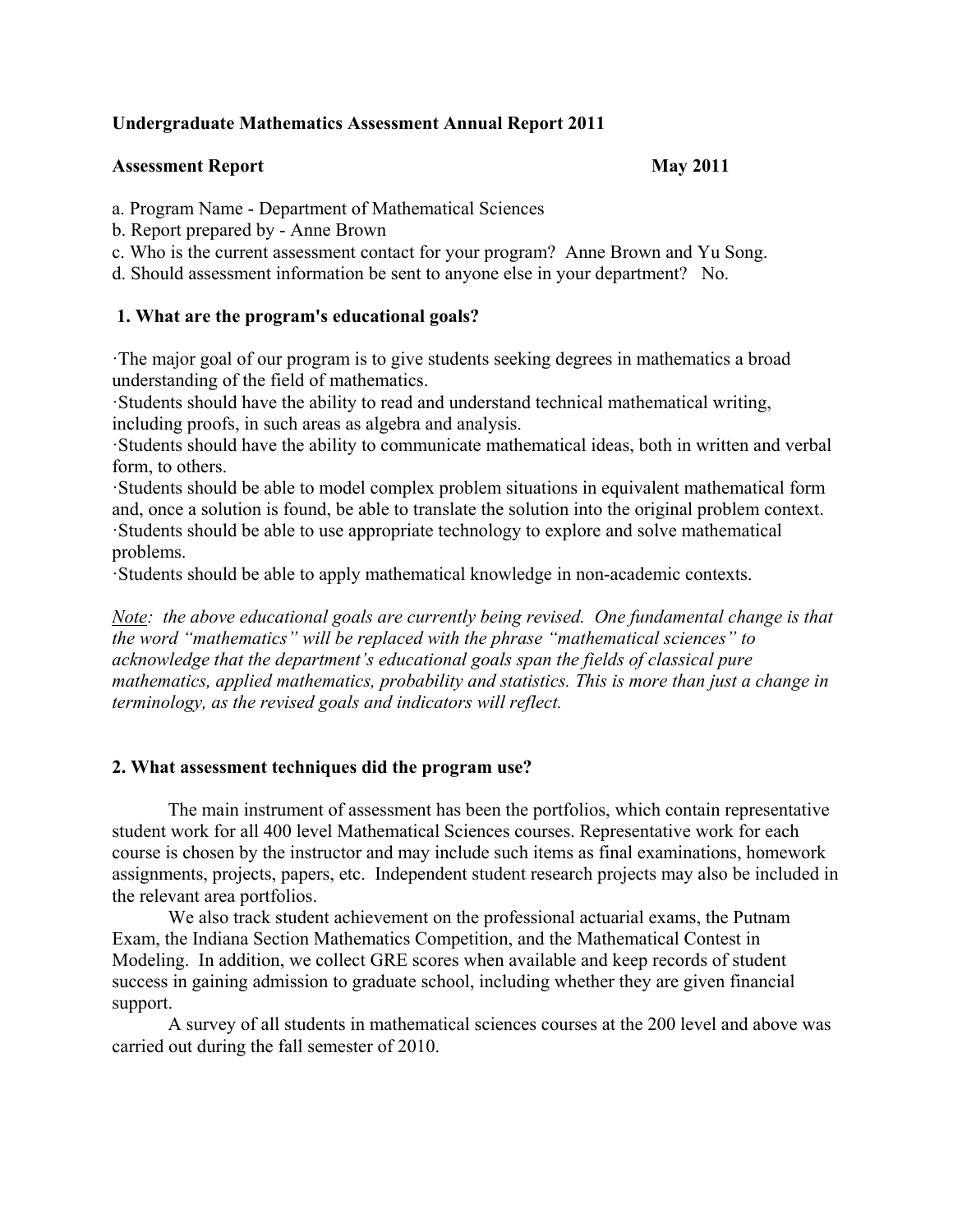Also, an informal faculty inventory is part of the annual departmental teaching retreat, as well as through continuing discussion in the departmental curriculum committee and department faculty meetings.

#### **3. What has your program done with assessment information this year? (e.g. communicated results to faculty, staff, alumni and students, made changes in the curriculum, made changes in the budget, added new courses. . .)**

a. We communicated the results of the student survey to faculty and considered changes in scheduling that would better meet student needs. In response to student requests, we scheduled the course Math-M435 Differential Geometry for Fall 2011.

b. Through student advising, we identified a need for a Common Core Natural World course in mathematics at the 300 level. Math-N390, Mathematics as a Human Endeavor has been approved by the Senate Curriculum Committee and is now in the final stages of remonstrance. If approved, it will replace Math-M380, History of Mathematics in our offerings.

#### **4. Does your academic program have courses which fulfill General Education requirements? What general education goals does the course address? How do you assess whether these goals have been met?**

courses: K300, K310, M111, M118, M119, M125 & M126, M115, M215, M216

The following goals of general education (see page 34 in the 2009-2010 IUSB Bulletin) that are addressed in these courses include the following. Students in courses in the mathematical sciences learn to

·Retrieve, evaluate, and use information effectively

·Write clearly and correctly, and analyze written texts in the mathematical sciences

·Understand, construct and analyze quantitative arguments

·Understand, construct and analyze arguments presented in verbal and visual form

·Understand, construct and analyze arguments presented in verbal and visual form ·Understand the power and purpose of a scientific view of the natural world

More specifically, in courses in the mathematical sciences, students construct conceptual knowledge of mathematics, and learn general processes and procedures that apply conceptual knowledge to solve a variety of problems in the mathematical sciences, the health sciences, the natural sciences, the social sciences and business. Techniques of reasoning include methods of symbolic manipulation, visual and graphical methods, as well as written and oral communication of mathematical ideas.

Attention to meeting the specified general education goals are an intrinsic part of the courses and are assessed through combinations of written homework, quizzes and tests, projects and group work. We are implementing a new procedure with the cooperation of course coordinators for monitoring and analyzing grade distributions and success rates in these courses.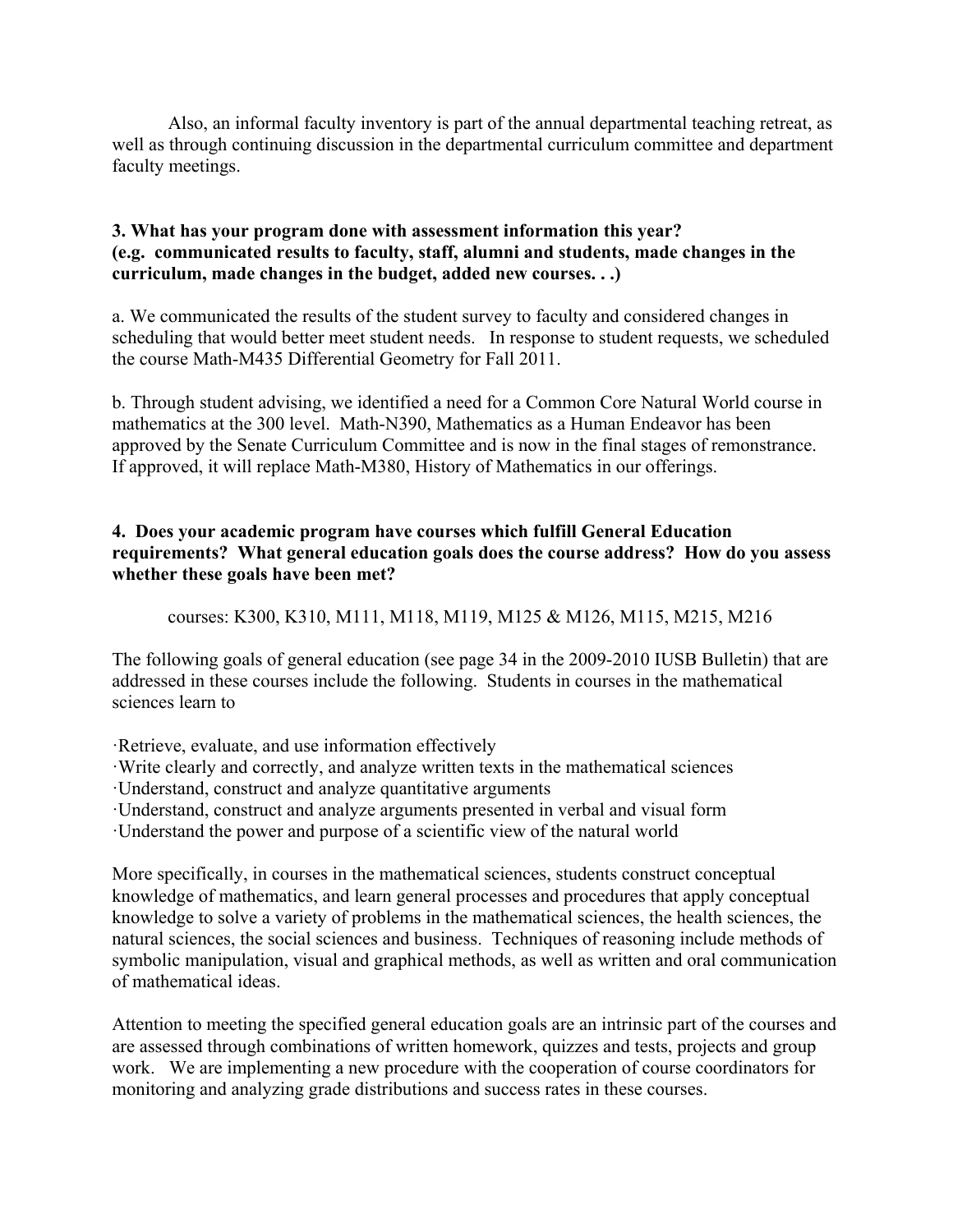#### **5. After reflecting on assessment activities in your unit, as a result of assessment what are two issues you would like to address?**

\* We are in the process of revising the department assessment plan this year, developing a more complete and detailed set of goals and indicators, as well as a plan for long term assessment of progress in meeting the goals.

\* We will continue to review the curriculum for our three bachelors degree programs to match offerings to student needs. In particular, due to a faculty discussion of student difficulties with the transition to the proof-based courses, we may change the nature of the course that is used as a pre-requisite.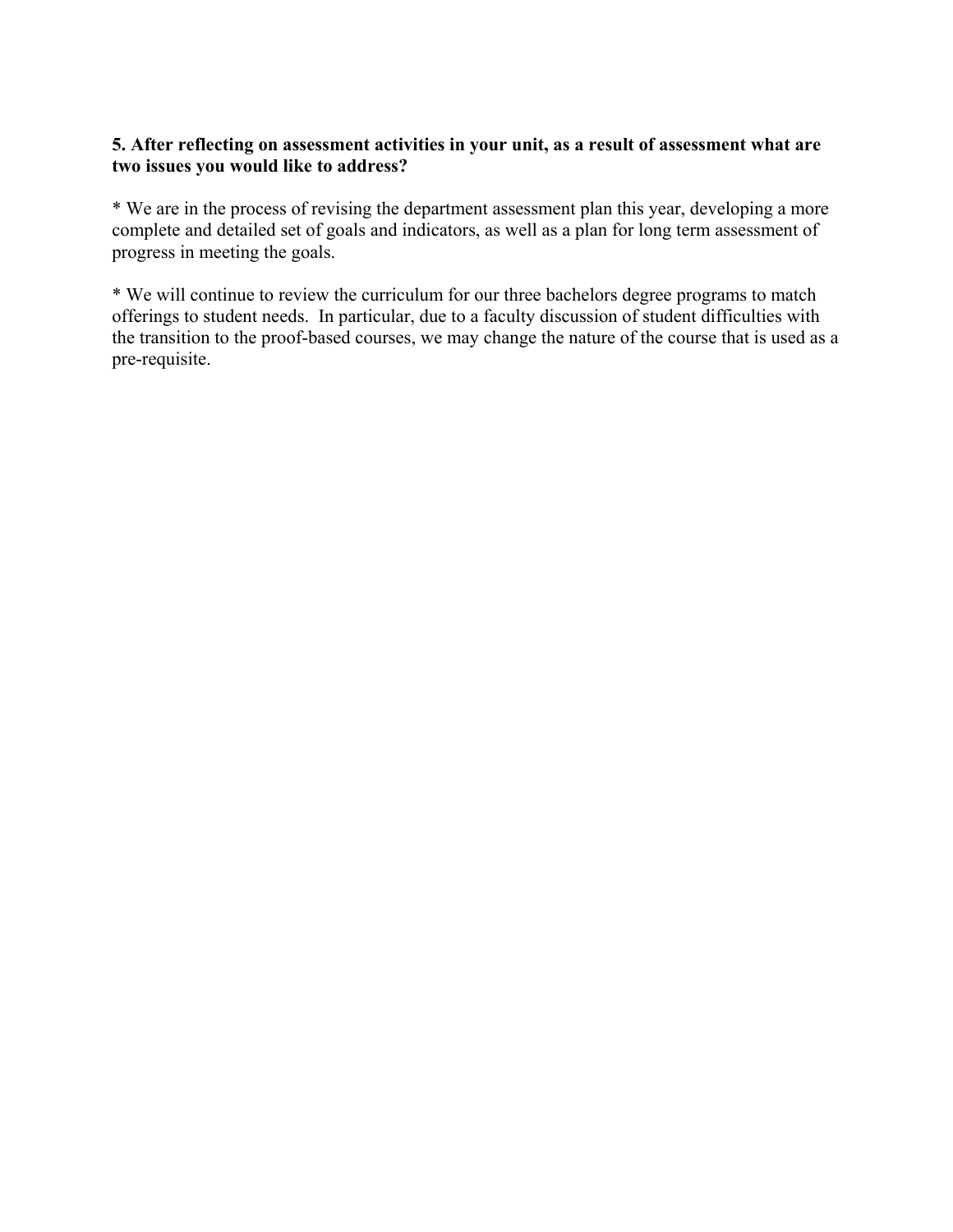#### **Department of Mathematical Sciences Degree Program Assessment Plan Revised March 2012 (tentative)**

Our major courses of study lead to a Bachelors of Science in Applied Mathematics, a Bachelors of Science in Actuarial Science, or a Bachelors of Arts in Mathematics.

### **I.** Overall goals

The overall purpose of our program is to develop in students seeking degrees in the mathematical sciences the ability to

- read and understand technical writing, including proofs, in a range of areas in the mathematical sciences
- communicate ideas in the mathematical sciences, both in written and verbal form
- model complex problem situations in equivalent mathematical form and, once a solution is found, to be able to translate the solution into the original problem context.
- use appropriate technology to explore and solve problems in the mathematical sciences.
- apply their knowledge of the mathematical sciences in non-academic contexts.

#### **II. Specific goals with indicators**

In the bachelor's degree programs in the Mathematical Sciences at IU South Bend, students develop capabilities as mathematical thinkers and problem solvers while learning specific mathematical content in the areas of calculus, linear and abstract algebra, discrete mathematics, geometry, analysis, probability and statistics. The characteristic activities in the mathematical sciences, each of which increases in complexity throughout the programs of study, are listed below with indicators. Students demonstrate their growing capabilities as they participate successfully in these activities. This framework is informed by the standards of quality in curriculum provided by the major professional organizations in the mathematical sciences (including mathematics, probability and statistics, and mathematics education.)

In the courses of study provided by the Department of Mathematical Sciences:

Students participate in problem solving activities and investigations in which they

- use the tools of the mathematical sciences to model physical, social and mathematical phenomena
- use previously learned concepts and skills typical to the mathematical sciences in new ways
- design their own studies, collect data, and construct and interpret data representations
- use symbolic, visual, numerical representations to organize, present and manipulate mathematical, probabilistic and/or statistical information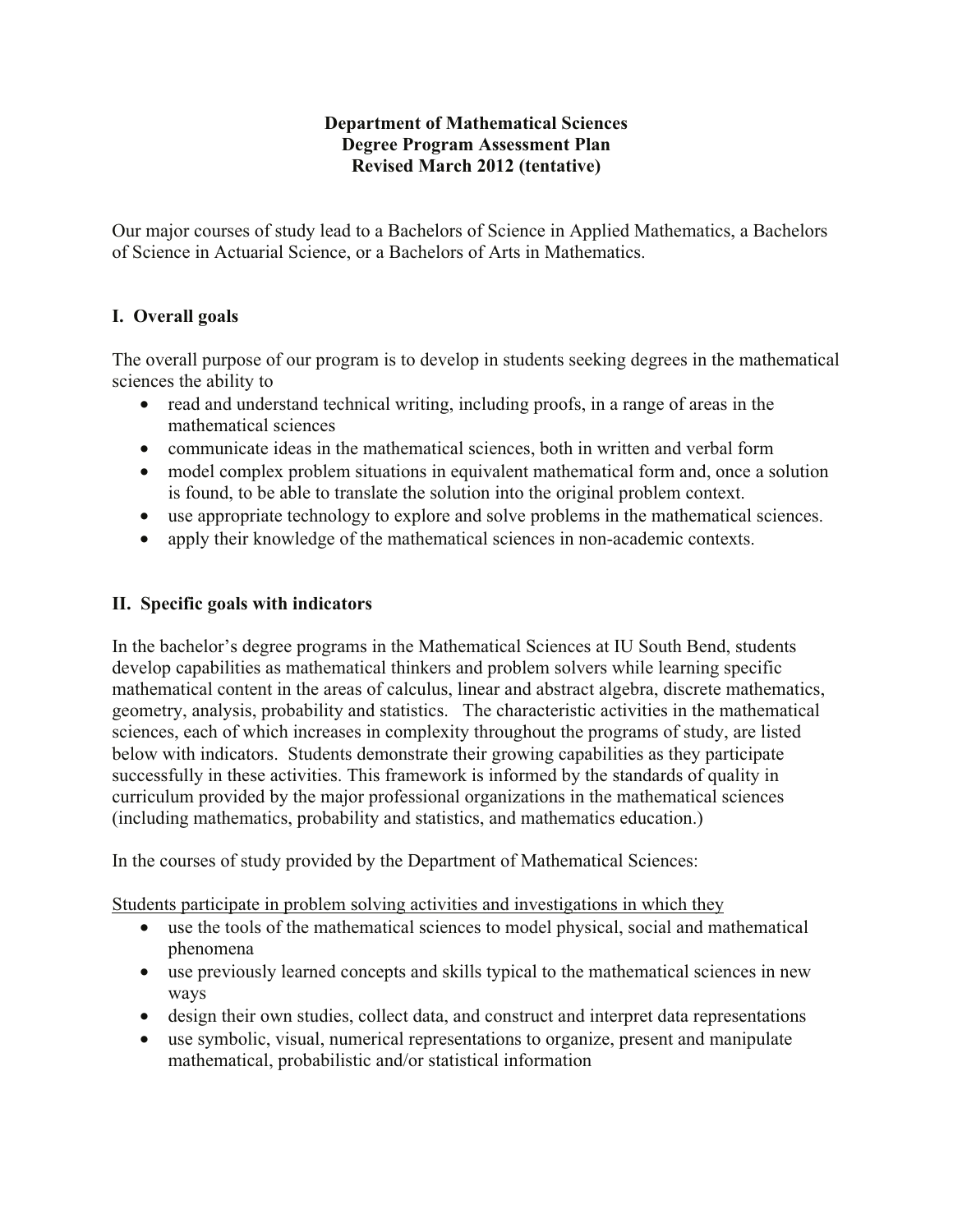Students engage in formal mathematical reasoning and proof making, probabilistic reasoning, and statistical reasoning and inference, through activities in which they

- read, analyze, and interpret rigorously presented arguments
- make and investigate conjectures
- select and use standard methods of proof in formulating their own rigorous arguments
- develop detailed accounts of their own correct probabilistic reasoning
- use the formal methods of statistical inference to estimate population parameters, test conjectured relationships among variables, and analyze data

Students employ appropriate technology for computation, visualization and simulation in solving problems and conducting investigations including

- statistical packages and/or spreadsheets
- graphing calculators, graphing software and/or dynamic geometry software
- computational software such as Mathematica, Maple, etc.

Students communicate explanations and arguments common in the mathematical sciences

- with precise and unambiguous use of the language of the mathematical sciences
- in a logical and organized fashion, with a complete and coherent discussion
- using mathematical word processing software such as MathType and/or TeX
- in oral presentations (in addition to traditional written presentations)
- for general as well as technical audiences

These indicators are intended to describe all assessable indicators in all major courses in the mathematical sciences taken but not all courses will necessarily address every indicator.

#### **III.** Methodology

The Department of Mathematical Sciences uses several methods to assess its degree programs. Area portfolios containing representative work from all 400 level Mathematics courses are maintained. Representative work that may be submitted include final examinations, homework assignments, projects, papers, etc. Student research projects are also included in the portfolios. Two surveys are also used in degree program assessment. Every third year, a survey is taken of current students taking our major level courses. Periodically, recent alumni are also surveyed.

Specific assessment of the success of bachelor's degree programs in the mathematical sciences is based on the following performance-based evidence:

- a curriculum map that shows which of the indicators are addressed in which majors course is maintained and updated by all faculty members who teach these courses
- course-based assessment, both individual and in the aggregate: satisfactory grades are interpreted as successful participation in the indicators identified for this course.
- to sharpen course-based assessment, the instructor of a major course at the 400 level will provide work samples as evidence of student performance relate to the indicators addressed in the course, and any recommendations based on those observations.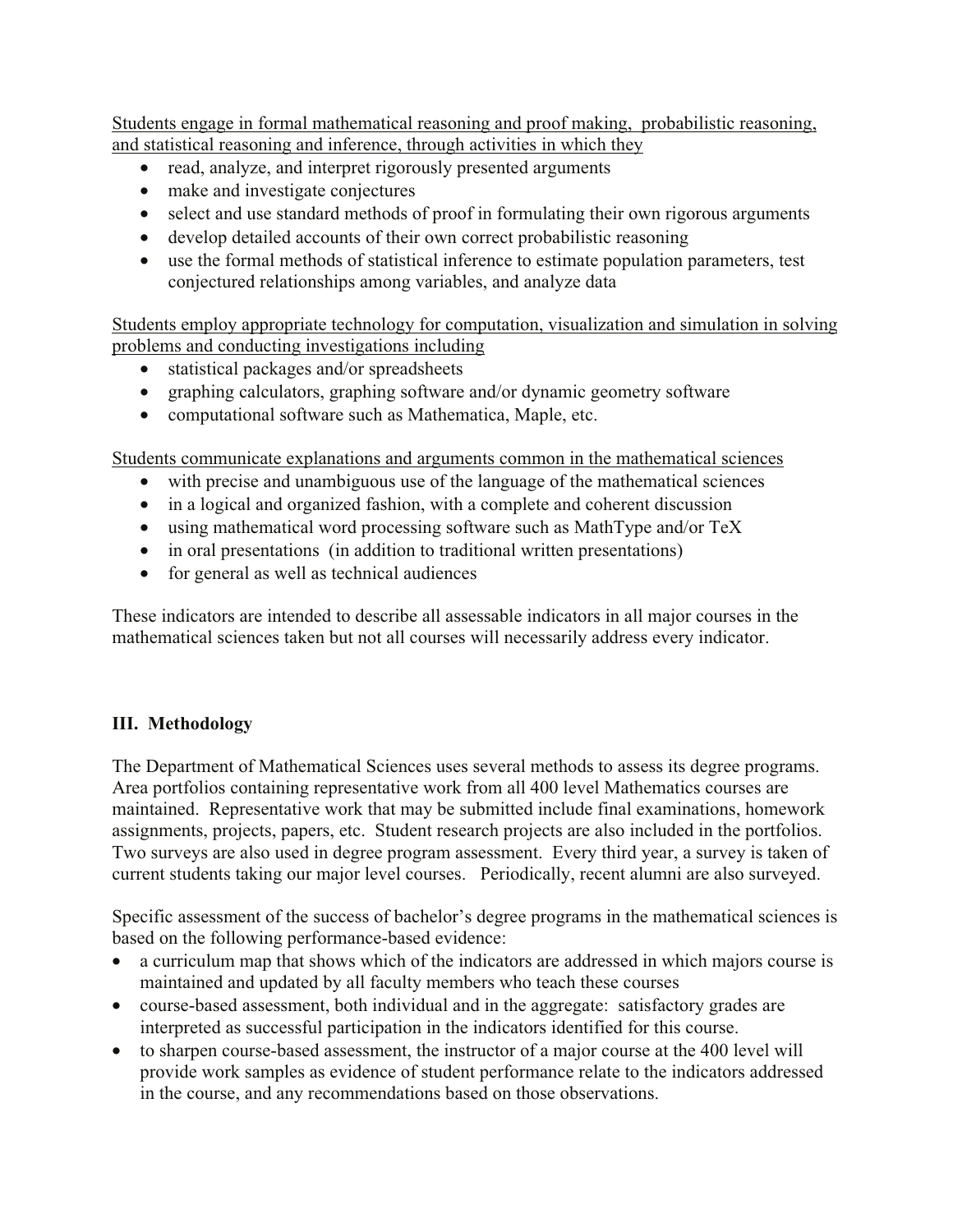- student achievement on standardized exams, such as actuarial exams and the GRE
- student achievement on competitive exams, such as the Putnam, the national modeling exam. and the contest exam sponsored by the Indiana section of the MAA
- annual rate of graduate school admissions and the extent of support awarded
- annual employment status within the field of recent graduates

#### **IV.** Process

The Department of Mathematical Sciences meets annually, usually in its last meeting of the spring semester, to analyze the assessment information collected. Changes to the department's degree programs, including curriculum and scheduling of courses, are considered in light of the accumulated assessment data. Further, the assessment plan itself is discussed and, if necessary, revised at this meeting.

#### **V.** Participation

All full-time members of the department participate in the collection, analysis and discussion of assessment data, as well as in the revision of the assessment plan. On the student and alumni surveys, respondents are invited suggest changes to the curriculum or degree programs.

#### **VI.** Records

The Department of Mathematical Sciences keeps an archive of portfolios, student surveys, any other assessment data collected, copies of all assessment reports, and copies of its assessment plan on file in the department office. Copies of the assessment plan and reports are placed on the departmental web page.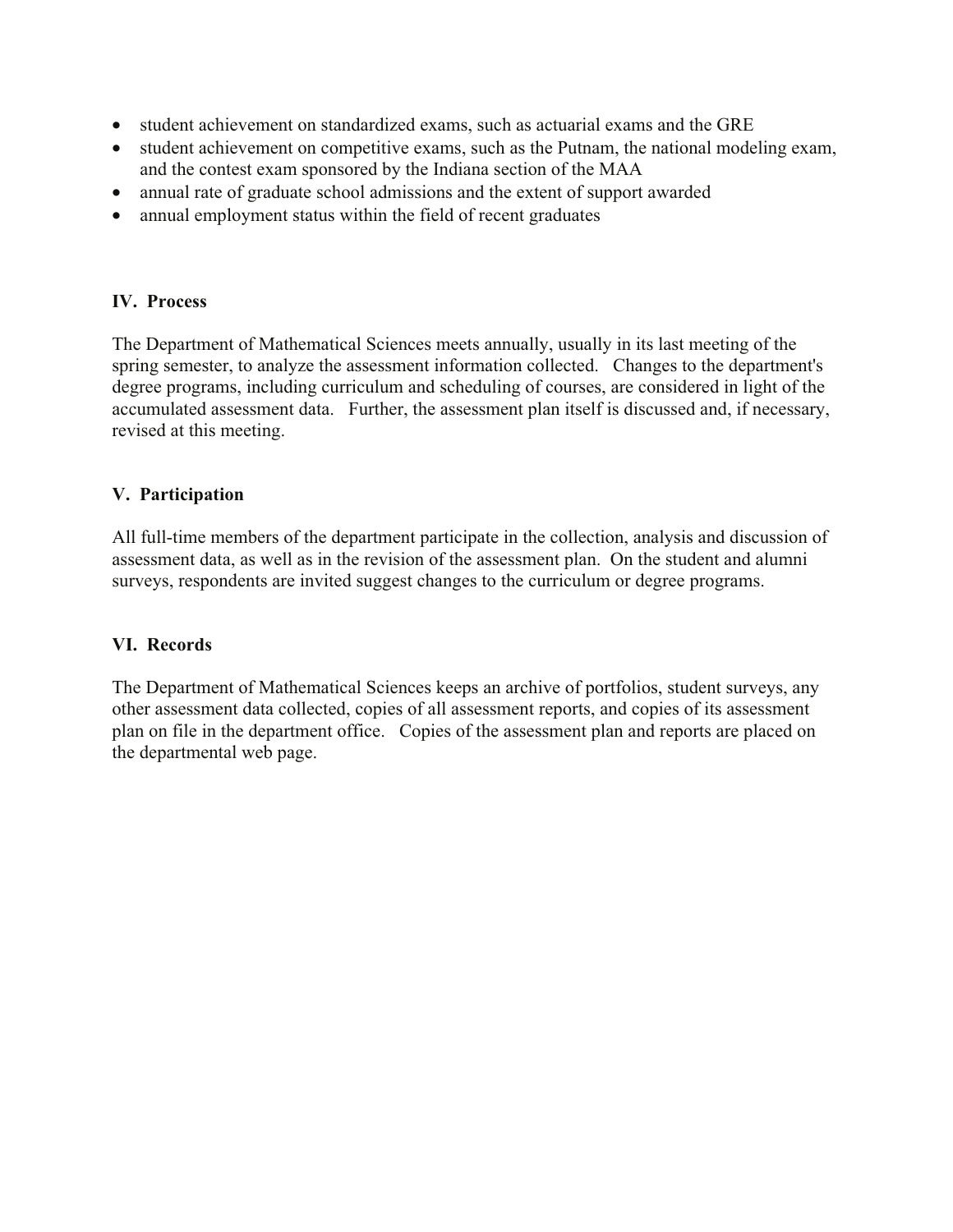| Goals with indicators                                                                                                                                                          | Required and frequently offered courses |              |              |              |              |              |              |              |              |              |              |              |              |              |              |              |              |
|--------------------------------------------------------------------------------------------------------------------------------------------------------------------------------|-----------------------------------------|--------------|--------------|--------------|--------------|--------------|--------------|--------------|--------------|--------------|--------------|--------------|--------------|--------------|--------------|--------------|--------------|
| <b>Students participate in problem solving</b><br>activities and investigations in which they                                                                                  | M215                                    | M216         | M260         | M261         | M301         | <b>M311</b>  | M325         | M343/4       | M347         | N390         | M403/4/5     | M413/4/5     | M447/8       | M451         | M463         | M466         | M471/2       |
| use the tools of the mathematical sciences to model<br>physical, social and mathematical phenomena                                                                             | $\mathbf X$                             | $\mathbf X$  | $\mathbf X$  | $\mathbf X$  | $\mathbf X$  | $\mathbf X$  | $\mathbf X$  | $\mathbf X$  | $\mathbf X$  |              |              |              | $\mathbf X$  | $\mathbf X$  | $\mathbf X$  | $\mathbf X$  | $\mathbf X$  |
| use previously learned concepts and skills typical<br>to the mathematical sciences in new ways                                                                                 | $\mathbf X$                             | $\mathbf X$  | $\mathbf{X}$ | $\mathbf X$  | $\mathbf X$  | $\mathbf X$  | $\mathbf{x}$ | $\mathbf X$  | $\mathbf X$  | X            | $\mathbf X$  | $\mathbf{x}$ | $\mathbf X$  | $\mathbf X$  | $\mathbf X$  | $\mathbf X$  | $\mathbf X$  |
| design their own studies, collect data, and<br>construct and interpret data representations                                                                                    |                                         |              |              | $\mathbf X$  |              |              |              | $\mathbf{X}$ |              |              |              |              | $\mathbf X$  | $\mathbf{X}$ |              | $\mathbf X$  | $\mathbf X$  |
| use symbolic, visual, numerical representations to<br>organize, present and manipulate mathematical,<br>probabilistic and/or statistical information                           | $\mathbf{x}$                            | $\mathbf{x}$ | $\mathbf{x}$ | $\mathbf{x}$ | $\mathbf{x}$ | $\mathbf{x}$ | $\mathbf{x}$ | $\mathbf{x}$ | $\mathbf{x}$ | $\mathbf{x}$ | $\mathbf{x}$ | $\mathbf{x}$ | $\mathbf{x}$ | $\mathbf{x}$ | $\mathbf{x}$ | $\mathbf{x}$ | $\mathbf{x}$ |
| Students engage in formal mathematical<br>reasoning and proof making, probabilistic<br>reasoning, and statistical reasoning and<br>inference, through activities in which they | M215                                    | M216         | M260         | M261         | M301         | <b>M311</b>  | M325         | M343/4       | M347         | N390         | M403/4/5     | M413         | M447/8       | M451         | M463         | M466         | M471/2       |
| read, analyze, and interpret rigorously presented<br>arguments                                                                                                                 | $\mathbf X$                             | $\mathbf X$  | $\mathbf X$  | $\mathbf X$  | $\mathbf X$  | $\mathbf X$  | $\mathbf X$  | $\mathbf X$  | $\mathbf X$  | $\mathbf X$  | $\mathbf X$  | $\mathbf X$  |              | $\mathbf X$  | $\mathbf X$  | $\mathbf X$  | $\mathbf X$  |
| make and investigate conjectures                                                                                                                                               |                                         |              |              |              | X            |              |              |              | $\mathbf{X}$ |              |              |              |              |              |              | $\mathbf X$  | $\mathbf X$  |
| select and use standard methods of proof in<br>formulating their own rigorous arguments                                                                                        | X                                       | $\mathbf X$  | $\mathbf X$  | $\mathbf X$  | X            |              | $\mathbf X$  | $\mathbf X$  | $\mathbf X$  | X            | $\mathbf X$  | $\mathbf X$  |              |              | X            | $\mathbf X$  | $\mathbf X$  |
| develop detailed accounts of their own correct<br>probabilistic reasoning                                                                                                      |                                         |              | $\mathbf X$  | $\mathbf X$  |              |              |              |              |              |              |              |              | $\mathbf X$  | $\mathbf X$  | $\mathbf{x}$ | $\mathbf X$  |              |
| use the formal methods of statistical inference to<br>estimate population parameters, test conjectured<br>relationships among variables, and analyze data                      |                                         |              |              | X            |              |              |              |              |              |              |              |              | $\mathbf X$  | X            |              | X            |              |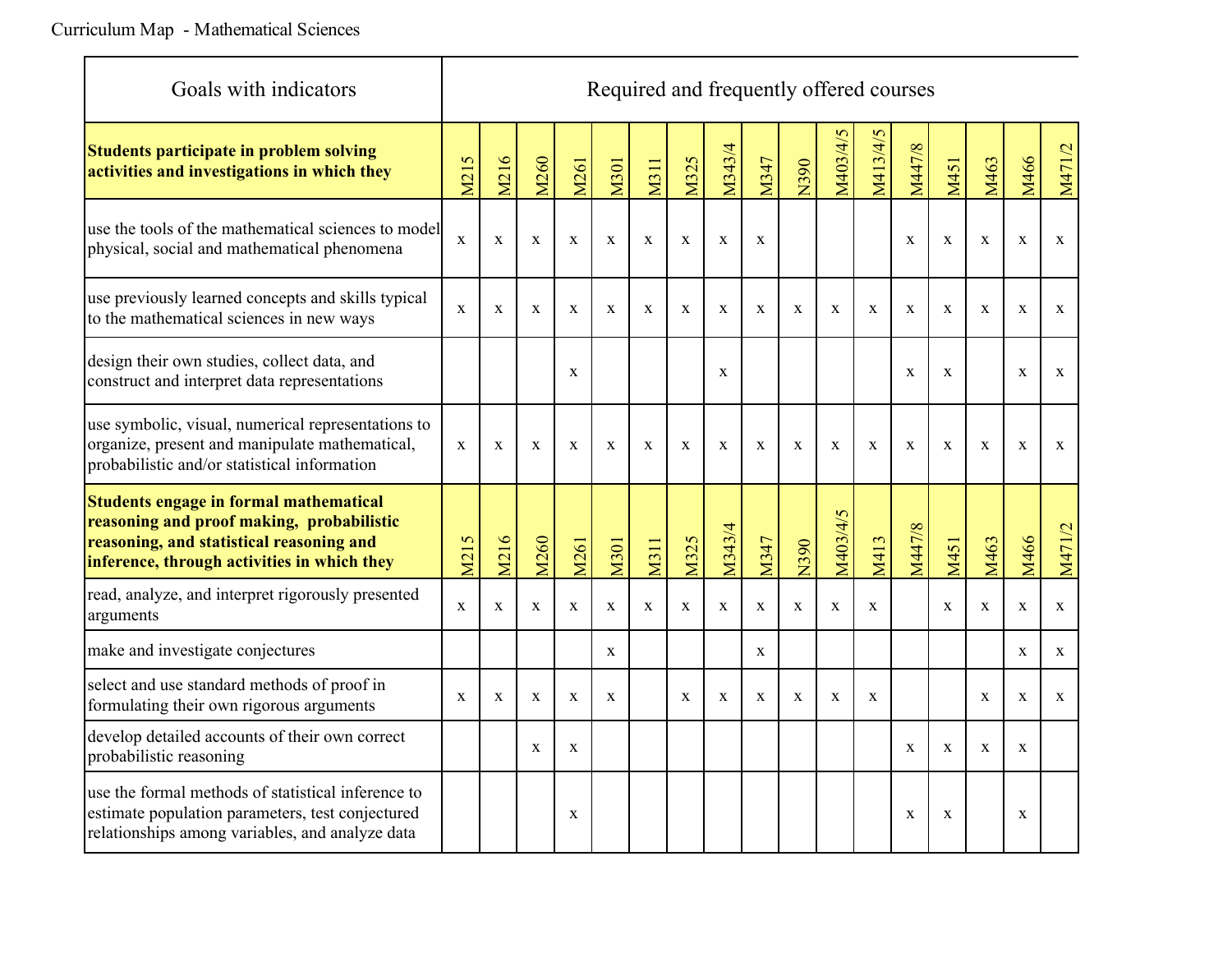| Goals with indicators                                                                                                                                     |             |             |              |              |             |             |             | Required and frequently offered courses |              |              |             |             |             |             |              |             |              |
|-----------------------------------------------------------------------------------------------------------------------------------------------------------|-------------|-------------|--------------|--------------|-------------|-------------|-------------|-----------------------------------------|--------------|--------------|-------------|-------------|-------------|-------------|--------------|-------------|--------------|
| Students employ appropriate technology for<br>computation, visualization and simulation in<br>solving problems and conducting investigations<br>including | M215        | M216        | M260         | M261         | M301        | <b>M311</b> | <b>M325</b> | M343/4                                  | M347         | N390         | M403/4/5    | M413/4/5    | M447/8      | M451        | M463         | M466        | M471/2       |
| statistical packages and/or spreadsheets                                                                                                                  |             |             | $\mathbf X$  | $\mathbf X$  |             |             |             |                                         |              |              |             |             | $\mathbf X$ | $\mathbf X$ | $\mathbf X$  | $\mathbf X$ |              |
| graphing calculators, graphing software and/or<br>dynamic geometry software                                                                               | $\mathbf X$ | $\mathbf X$ | $\mathbf X$  | $\mathbf{X}$ | X           | $\mathbf X$ |             | $\mathbf{X}$                            |              |              |             |             | $\mathbf X$ | $\mathbf X$ | $\mathbf X$  | $\mathbf X$ | $\mathbf{X}$ |
| computational software such as Mathematica,<br>Maple, etc.                                                                                                | $\mathbf X$ | $\mathbf X$ |              |              | $\mathbf X$ | $\mathbf X$ |             | $\mathbf X$                             |              |              |             |             | $\mathbf X$ |             |              |             | $\mathbf X$  |
| Students communicate explanations and<br>arguments common in the mathematical<br>sciences                                                                 | M215        | M216        | M260         | M261         | M301        | <b>M311</b> | M325        | M343/4                                  | M347         | N390         | M403/4/5    | M413/4/5    | M447/8      | M451        | M463         | M466        | M471/2       |
| with precise and unambiguous use of the language<br>of the mathematical sciences                                                                          | $\mathbf X$ | $\mathbf X$ | $\mathbf{X}$ | $\mathbf X$  | X           | $\mathbf X$ | $\mathbf X$ | $\mathbf{X}$                            | X            | $\mathbf{X}$ | $\mathbf X$ | $\mathbf X$ | $\mathbf X$ | $\mathbf X$ | $\mathbf{X}$ | $\mathbf X$ | $\mathbf{X}$ |
| in a logical and organized fashion, with a complete<br>and coherent discussion                                                                            | $\mathbf X$ | $\mathbf X$ | $\mathbf X$  | X            | X           | $\mathbf X$ | $\mathbf X$ | $\mathbf{X}$                            | X            | X            | X           | $\mathbf X$ | $\mathbf X$ | X           | X            | $\mathbf X$ | $\mathbf X$  |
| using mathematical word processing software such<br>as MathType and/or TeX                                                                                |             |             |              |              |             |             |             |                                         | $\mathbf X$  |              |             |             | $\mathbf X$ | $\mathbf X$ |              |             |              |
| in oral presentations                                                                                                                                     | $\mathbf X$ | X           |              | $\mathbf{X}$ |             | $\mathbf X$ |             | X                                       | $\mathbf{X}$ | X            |             | $\mathbf X$ | $\mathbf X$ | $\mathbf X$ |              | $\mathbf X$ | X            |
| for general as well as technical audiences                                                                                                                | $\mathbf X$ | $\mathbf X$ |              |              |             | $\mathbf X$ |             | $\mathbf{X}$                            |              | $\mathbf{X}$ |             | $\mathbf X$ | $\mathbf X$ | X           |              |             | $\mathbf X$  |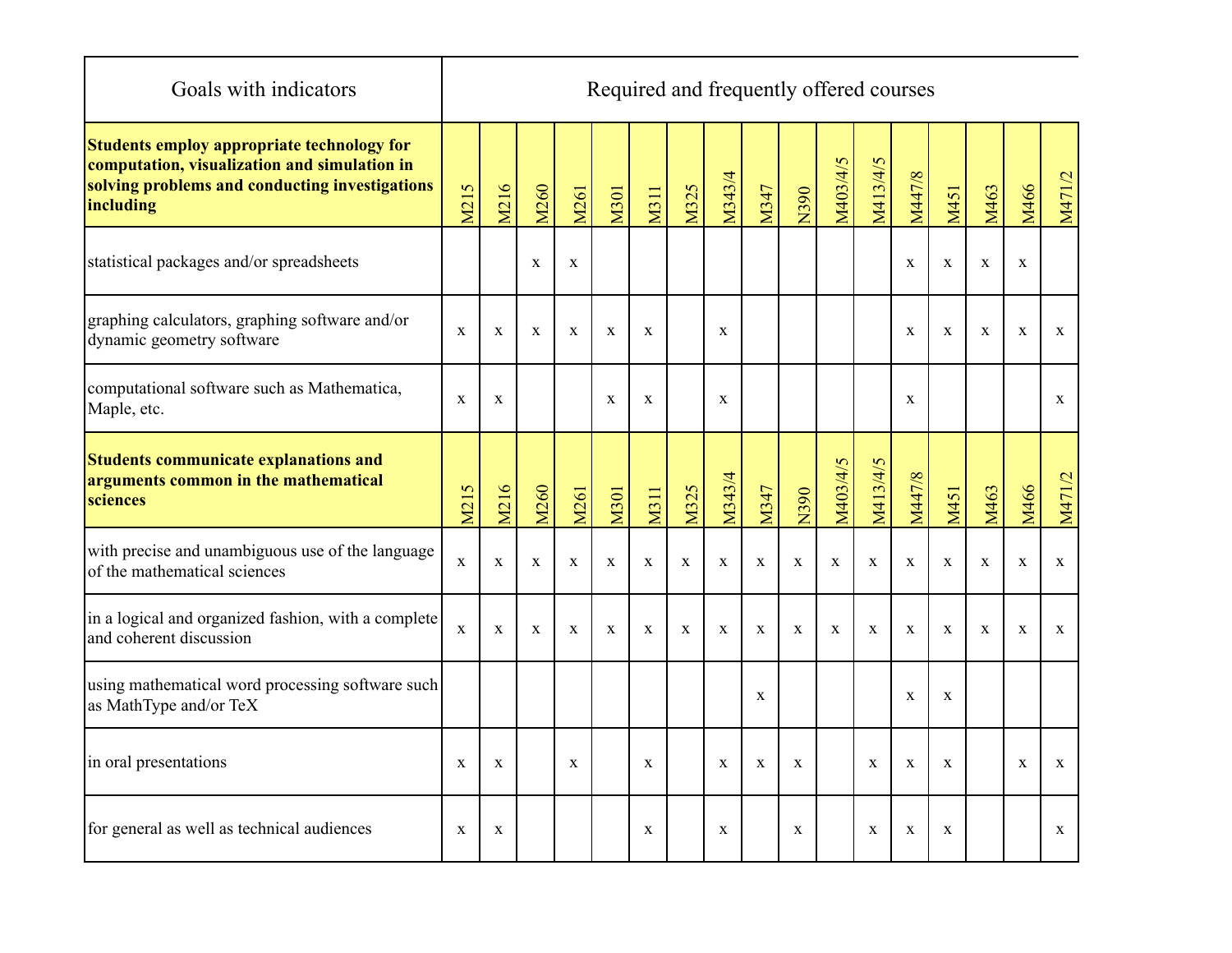#### **Mathematics Student Survey 2010-2011**

(To Students: Please fill out this survey at most once per school year.)

| A. What is your major?                                          | C. What are your career plans? |
|-----------------------------------------------------------------|--------------------------------|
| B. Which mathematics course(s) are you taking<br>this semester? |                                |

|                                  | D. Please circle the appropriate response in each case. |                                                                                                    |          |                      |            |
|----------------------------------|---------------------------------------------------------|----------------------------------------------------------------------------------------------------|----------|----------------------|------------|
|                                  |                                                         | The courses I have taken in mathematics at IUSB enable me to                                       |          |                      |            |
|                                  | 1. read and understand mathematical writing.            |                                                                                                    |          |                      |            |
| strongly<br>agree                | agree                                                   | neutral                                                                                            | disagree | strongly<br>disagree | no opinion |
|                                  |                                                         | 2. communicate mathematical ideas, both in written and oral form.                                  |          |                      |            |
| strongly<br>agree                | agree                                                   | neutral                                                                                            | disagree | strongly<br>disagree | no opinion |
| context of the original problem. |                                                         | 3. model problems in mathematical form, solve the problems, and translate the solution back to the |          |                      |            |
| strongly<br>agree                | agree                                                   | neutral                                                                                            | disagree | strongly<br>disagree | no opinion |
|                                  |                                                         | 4. use appropriate technology to explore and solve mathematical problems.                          |          |                      |            |
| strongly<br>agree                | agree                                                   | neutral                                                                                            | disagree | strongly<br>disagree | no opinion |

E. What are the best aspects of your experience with the Mathematics program at IUSB?

F. Do you have any suggestions for improving the Mathematics program at IUSB? For example, are there any new courses and/or topics that you would like to see offered?

 b.) Evening? If evening, please list course names, if possible: G. If you plan to take upper level 300 & 400 level math courses, do you prefer a.) Daytime or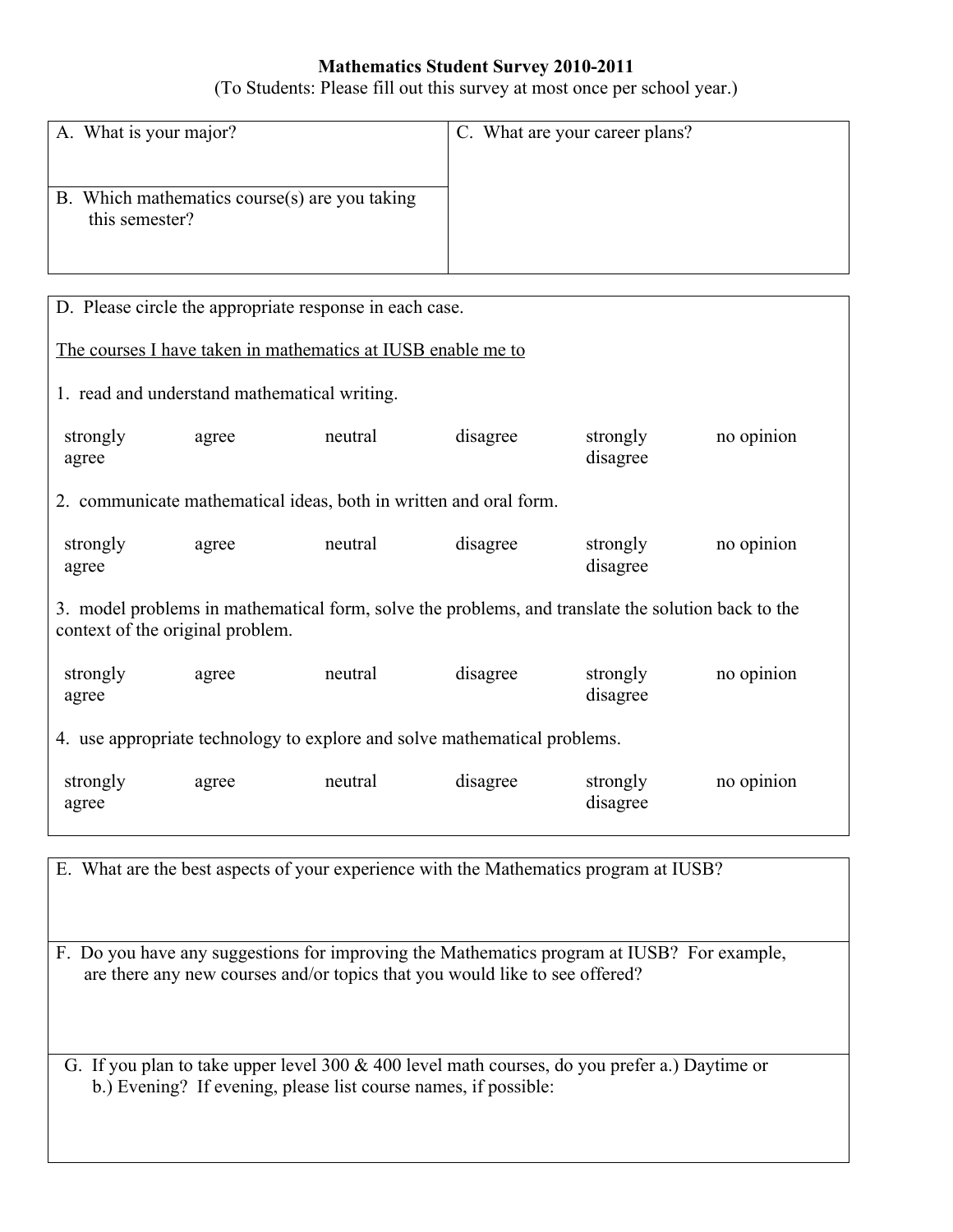A. B.

|                               | Major           | Minor       |
|-------------------------------|-----------------|-------------|
| None                          | 4               |             |
| Undec                         | $\overline{11}$ |             |
| Act.Sci                       | 11              |             |
| Math                          | $\overline{9}$  |             |
| App.Math                      | $\overline{9}$  |             |
| MSApplMath                    | 7               |             |
| MathEd                        | $\overline{25}$ |             |
| <b>MSED</b>                   | $\mathbf 1$     |             |
| CS                            | 20              |             |
| Gen.St.                       | $\overline{1}$  |             |
| <b>Biol</b>                   | $\overline{12}$ |             |
| $\overline{Bus}$              | $\overline{3}$  | $\mathbf 1$ |
| PreDent                       | $\overline{1}$  |             |
| PreMed                        | $\overline{2}$  |             |
| Chem                          | $\overline{11}$ |             |
| Physics                       | $\overline{25}$ |             |
| Econ                          | $\overline{3}$  |             |
| Engl                          | $\overline{2}$  |             |
| Jap                           | $\frac{1}{1}$   |             |
| $\overline{\mathrm{Pre-Eng}}$ | $\overline{5}$  |             |
| Pharm                         | $\overline{2}$  |             |
| Pol.Sci                       | $\overline{1}$  |             |
| $\overline{\text{Acctag}}$    | $\overline{2}$  |             |
| Radiog                        | $\overline{1}$  |             |

| $\it Course$ | Number         |
|--------------|----------------|
| M126         | 1              |
| M215         | 55             |
| M216         | 22             |
| M260         | 18             |
| M301         | 17             |
| M311         | 12             |
| M343         | 24             |
| M403         | 20             |
| M413         | 5              |
| M415         | 1              |
| M447         | 15             |
| M451         | 14             |
| M477         | 1              |
| M463         | 8              |
| M574         | $\overline{7}$ |
| M577         | 6              |

- D. Students feel they are taught to:
- 1. read and write mathematical writing

| strongly<br>agree | agree | neutral | $\emph{usage}$ | strongly<br>disagree | no opinion |
|-------------------|-------|---------|----------------|----------------------|------------|
|                   |       | ററ      |                |                      |            |

2. communicate mathematical ideas

| strongly<br>agree | agree | neutral  | $d{isa}q{re}e$ | strongly<br>disagree | no opinion |
|-------------------|-------|----------|----------------|----------------------|------------|
|                   | 89    | າາ<br>∠ట |                |                      |            |

3. model & solve problems, and state solution in original context

| strongly<br>agree | agree | neutral | $d{isa}q{re}e$ | strongly<br>disagree | no opinion |
|-------------------|-------|---------|----------------|----------------------|------------|
| 39                | ດດ    | nH      |                |                      |            |

4. use appropriate technology in exploring & solving problems

| strongly<br>agree | agree | neutral  | $\emph{disagree}$ | strongly<br>disagree | no opinion |
|-------------------|-------|----------|-------------------|----------------------|------------|
|                   |       | วว<br>ಲಲ |                   |                      |            |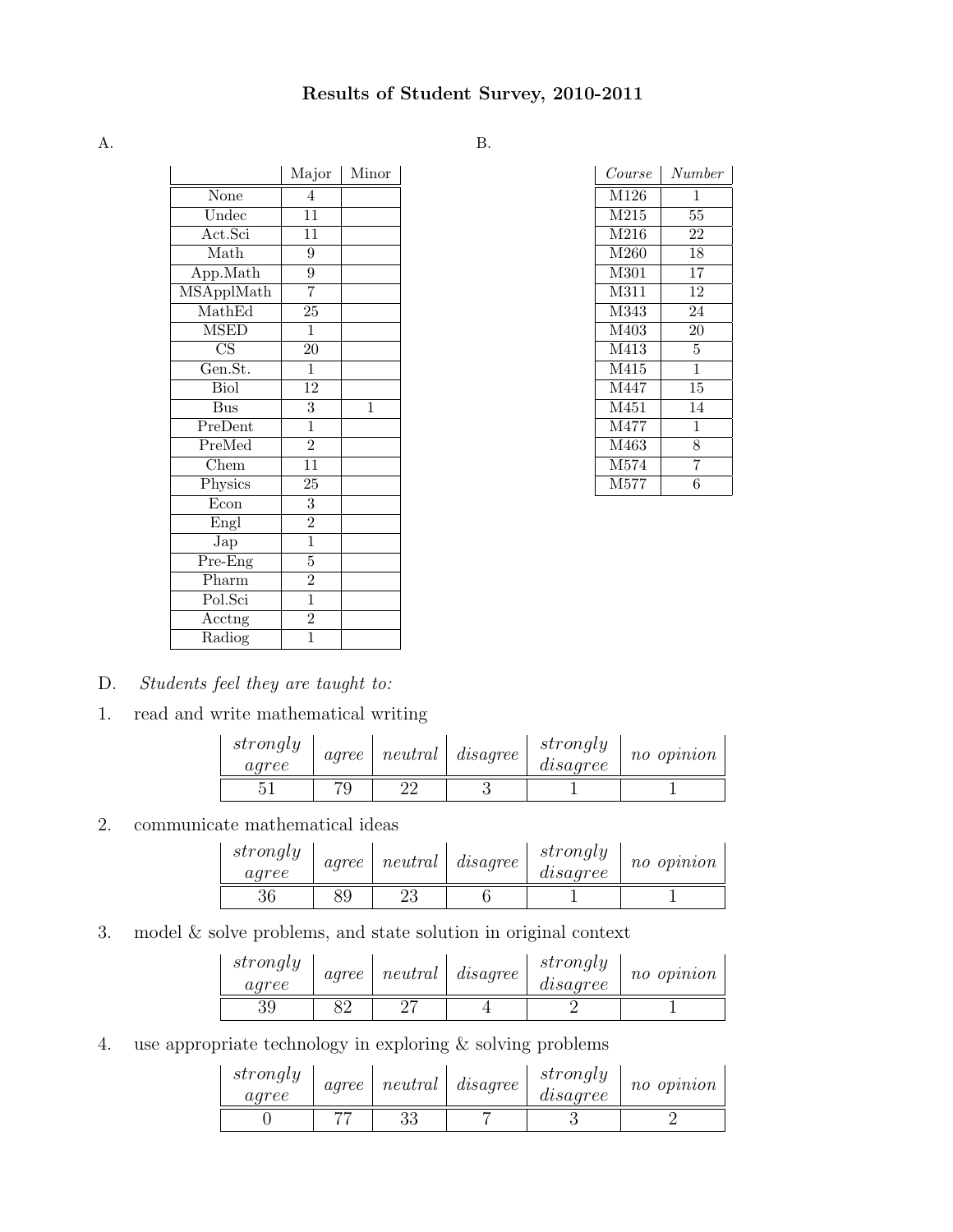F. Suggestions for improvement:

| Stop alternating years                                 | 9              |
|--------------------------------------------------------|----------------|
| Better mentoring and advising                          | $\mathbf 1$    |
| $\overline{\text{course(s)}}$ for third actuarial exam | 3              |
| $course(s)$ for GRE prep                               | $\mathbf 1$    |
| intro course for modern algebra                        | 1              |
| differential geometry                                  | $\overline{4}$ |
| number theory                                          | $\overline{2}$ |
| history of math                                        | $\overline{1}$ |
| game theory                                            | 1              |
| <b>PDE</b>                                             | 1              |
| seminar class in statistics                            | $\overline{1}$ |
| improve placement exam                                 | $\mathbf{1}$   |
| increase 300&400 offerings in summer (M311, etc.)      | 1              |
| avoid conflicts with CS courses                        | $\mathbf{1}$   |
| slow down in calculus                                  | $\overline{1}$ |
| more tutors                                            | $\overline{1}$ |
| upper level tutors                                     | $\mathbf 1$    |
| better supervision of tutors                           | $\overline{3}$ |
| more tutoring space                                    | $\overline{3}$ |
| more technology use in classes                         | 6              |
| more high level offerings at more times                | 7              |
| less proofs                                            | $\overline{1}$ |
| interdisciplinary math/bus or math/phys                | $\overline{4}$ |

G. Preferred times:

| Daytime | Nighttime |
|---------|-----------|
|         | .,        |

Suggested evening classes:

| M471 |    |
|------|----|
| M261 |    |
| M447 |    |
| M344 |    |
| M311 | ٠, |
| M403 |    |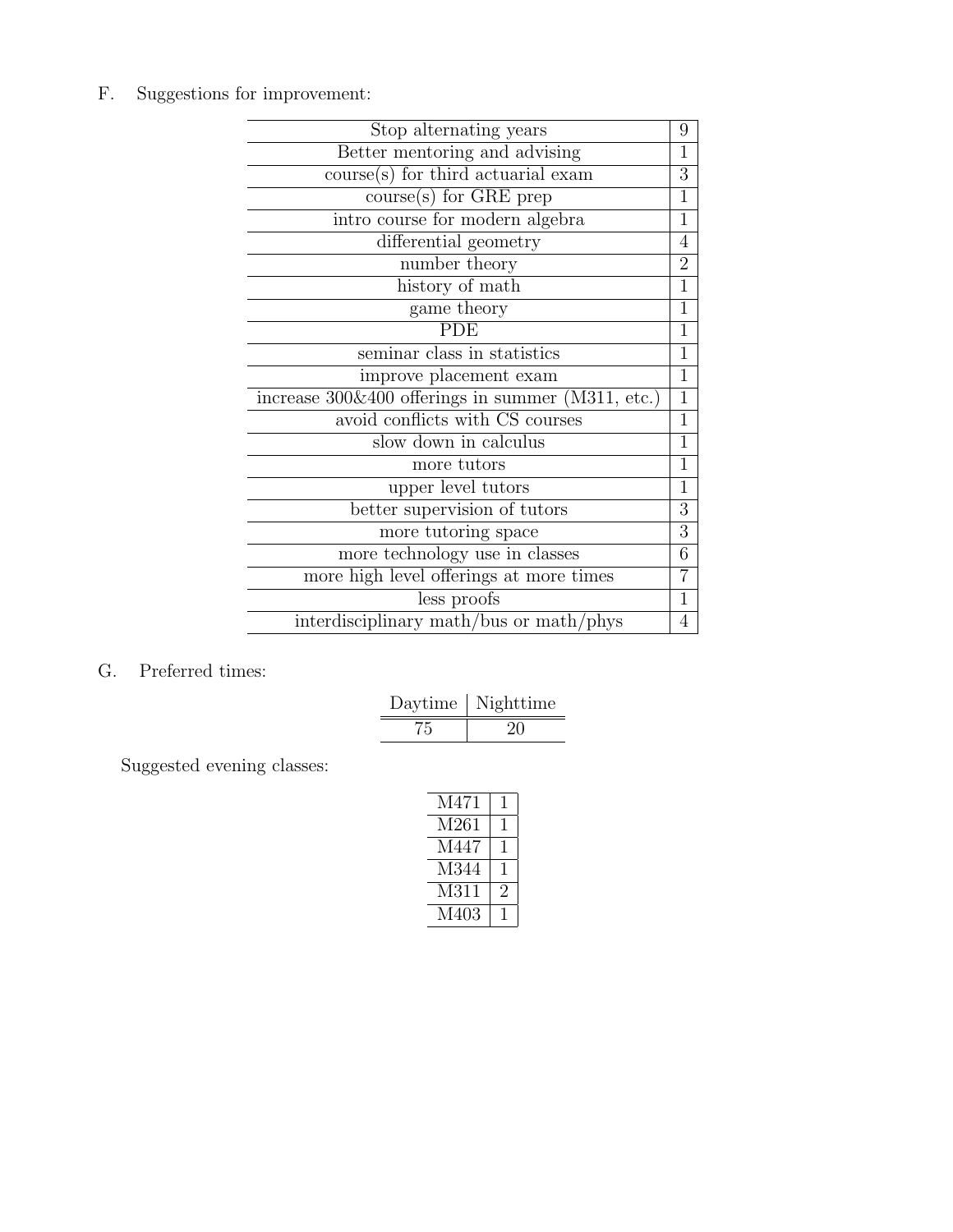# Quantitative Literacy Proposal

# Submitted to the Department of Mathematical Sciences.

This proposal is a package containing:

1) Quantitative Assessment Rubric which was passed by the Department in December 2011.

2) Quantitative Literacy Assessment: Implementation Procedure.

3) Quantitative Literacy Assessment: Prototype Problems.

Respectfully, the Quantitative Literacy Committee of M118 course. M. Darnel, M. Shafii, J. Pankow, D. Wolf, & C. Wedrychowicz.

March 19, 2012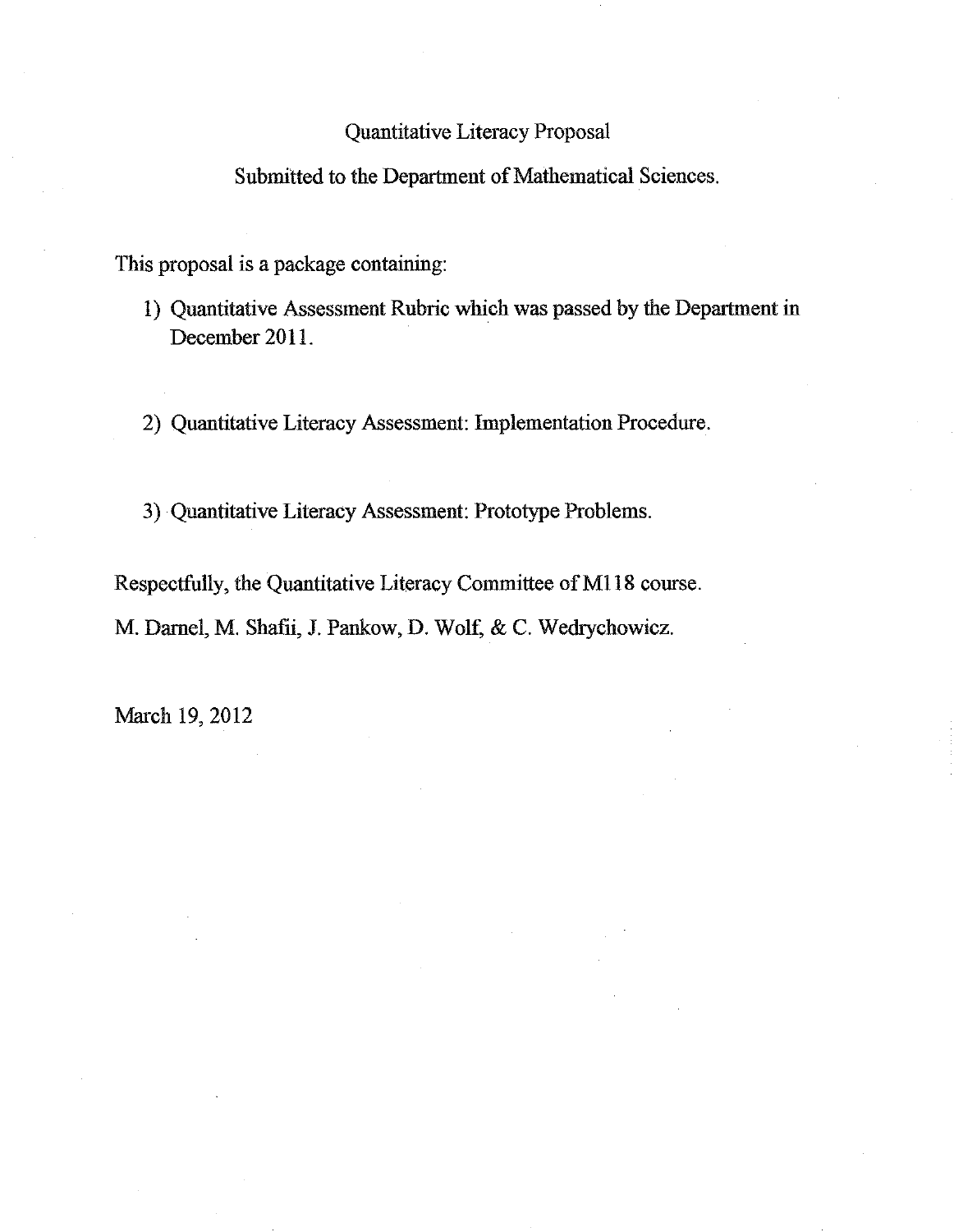# **Quantitative Assessment Rubric Approved by The Mathematical Sciences**

|    | Learning Objectives                                                                 | Proficient                                                                                                             | Sufficient                                                                                                                     | Developing                                                                                                                         | Undeveloped                                                                                                         |
|----|-------------------------------------------------------------------------------------|------------------------------------------------------------------------------------------------------------------------|--------------------------------------------------------------------------------------------------------------------------------|------------------------------------------------------------------------------------------------------------------------------------|---------------------------------------------------------------------------------------------------------------------|
|    | Comprehend, critically<br>analyze word problems,<br>and convert into<br>mathematics | Correctly identify all<br>variables, all constants,<br>and set up necessary<br>relationships between<br>them           | Identify variables and<br>constants; correctly state<br>nearly all necessary<br>relationships                                  | Identify some variables<br>and constants; display<br>some knowledge of<br>relationships                                            | Variables and constants<br>not recognized as such;<br>incorrect relationships<br>between variables and<br>constants |
|    | Interpret and use visual<br>mathematical models                                     | Correctly construct<br>graphs, charts, and<br>tables; make correct<br>inferences from graphs,<br>tables, and/or charts | Can construct usable<br>graphs, charts, or tables;<br>gather some correct<br>information from graphs,<br>charts, and/or tables | Incomplete<br>construction of charts.<br>graphs, and tables;<br>gather some<br>information from<br>charts, graphs, or tables       | No recognition of<br>variables, constants, or<br>relationships from charts,<br>graphs, or tables                    |
|    | 3. Apply new mathematical<br>skills                                                 | Correctly identify and<br>implement techniques for<br>correct computation of<br>solution                               | Can set up correct<br>formulas and substitute<br>correctly with few<br>computational errors                                    | Knowledge of formulas<br>and correct techniques<br>implied by work but<br>not clearly<br>demonstrated; mistakes<br>in computations | Little awareness of<br>correct techniques for<br>solution; computations<br>missing or incorrect                     |
| 4. | Interpret and draw<br>conclusions                                                   | Correctly interpret and<br>identify solution;<br>demonstrate knowledge<br>of context                                   | Adequate identification<br>and understanding of the<br>meaning of the solution                                                 | Some results correctly<br>recognized;<br>unreasonable answers<br>recognized as such;<br>inability to interpret<br>results          | No knowledge of<br>meaning of answers;<br>unable to recognize<br>unreasonable result                                |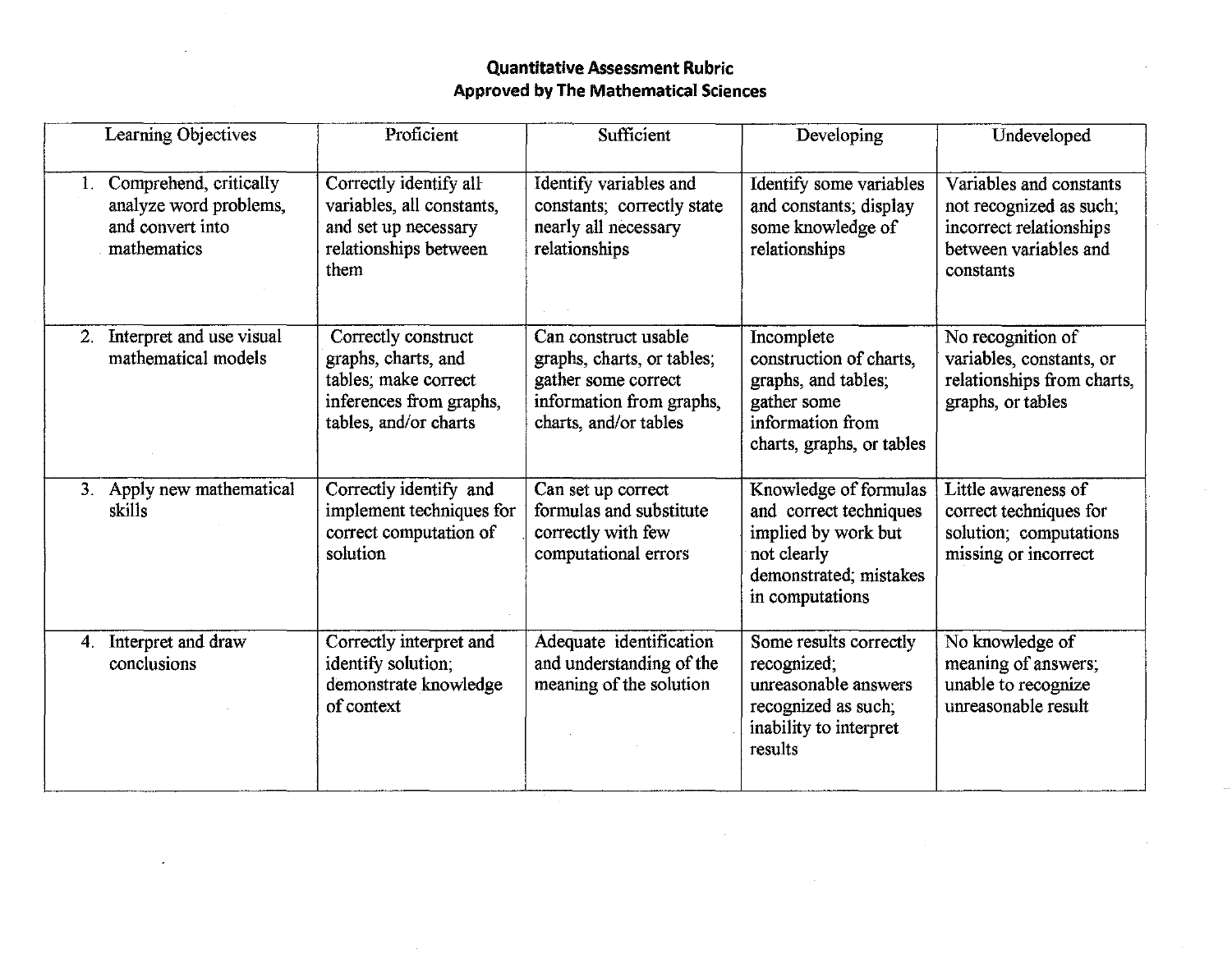# Quantitative Literacy Assessment

# Implementation Procedure

- A) A number of instructors of the course M118 agree to participate in the Quantitative Literacy Processes.
- B) An instructor selects some problems (enough to evaluate each objective) similar to the Departmental Quantitative Prototype Problem (QPPS) to construct an evaluation instrument (test).
- C) The instructor gives this test to her/his class. The instructor can use the problems as part of a regular examination.
- D) The instructor grades the paper and labels each student's performance to be

"Proficient", "Sufficient", "Developing", or "Undeveloped"

in each rubric objective.

E) The instructor tallies the above results (in one copy of the rubric).

Note: This tallied rubric shows the total number of students of the class participated in the evaluation and the number of performances in each objective level.

F) The Department collects these *without the instructor's name;* summarizes the results in one rubric & determine the percentages of objectives' results.

> Note: This summarized rubric shows level percentages of the students' Quantitative Literacy Performance for each objective.

G) The individual tallied rubrics and the surmnarized rubric will be submitted to Linda Chen of Academic Affairs for her evaluation.